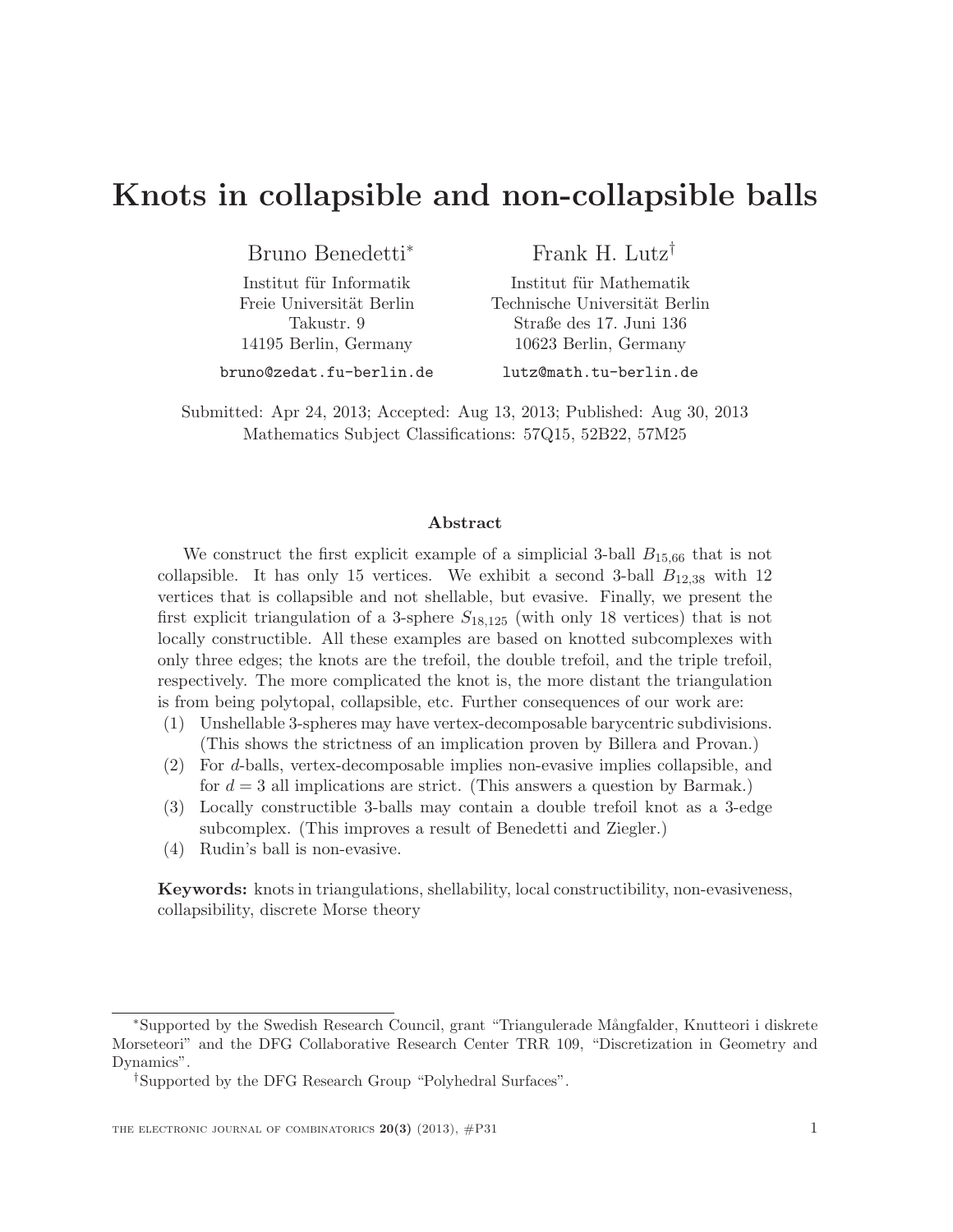## 1 Introduction

Collapsibility is a combinatorial property introduced by Whitehead, and somewhat stronger than contractibility. In 1964, Bing proved using knot theory that some triangulations of the 3-ball are not collapsible [\[12,](#page-27-0) [19\]](#page-27-1). Bing's method works as follows. One starts with a finely-triangulated 3-ball embedded in the Euclidean 3-space. Then one drills a knot-shaped tubular hole inside it, stopping one step before destroying the property of being a 3-ball; see Figure [1.](#page-1-0) The resulting 3-ball contains a knot that consists of a single interior edge plus many boundary edges. This interior edge is usually called knotted spanning. If the knot is sufficiently complicated (like a double, or a triple trefoil), Bing's ball cannot be collapsible [\[12,](#page-27-0) [19\]](#page-27-1); see also [\[8\]](#page-27-2). In contrast, if the knot is simple enough (like a single trefoil), then the Bing ball may be collapsible [\[25\]](#page-28-0).



<span id="page-1-0"></span>Figure 1: A triple trefoil drilled inside a ball, stopping one edge before perforating it, yields a non-collapsible 3-ball.

Thus the existence of a short knot in the triangulation prevents a 3-ball from having a desirable combinatorial property, namely, collapsibility. This turned out to be a recurrent motive in literature. In the Eighties, several authors asked whether all 3-spheres are shellable. This was answered in 1991 by Lickorish in the negative [\[24\]](#page-28-1): The presence in a 3-sphere of a triple trefoil on three edges prevents it from being shellable. It remained open whether all spheres are constructible (a slighly weaker property than shellability). However, in 2000 Hachimori and Ziegler [\[21\]](#page-27-3) showed that the presence of any non-trivial knot on three vertices in a 3-sphere even prevents it from being constructible. Finally, in 1994 the physicists Durhuus and Jonsson [\[15\]](#page-27-4) asked whether all 3-spheres are locally constructible. Once again, a negative answer, based on Lickorish's original argument, was found using knot theory; see Benedetti–Ziegler [\[11\]](#page-27-5).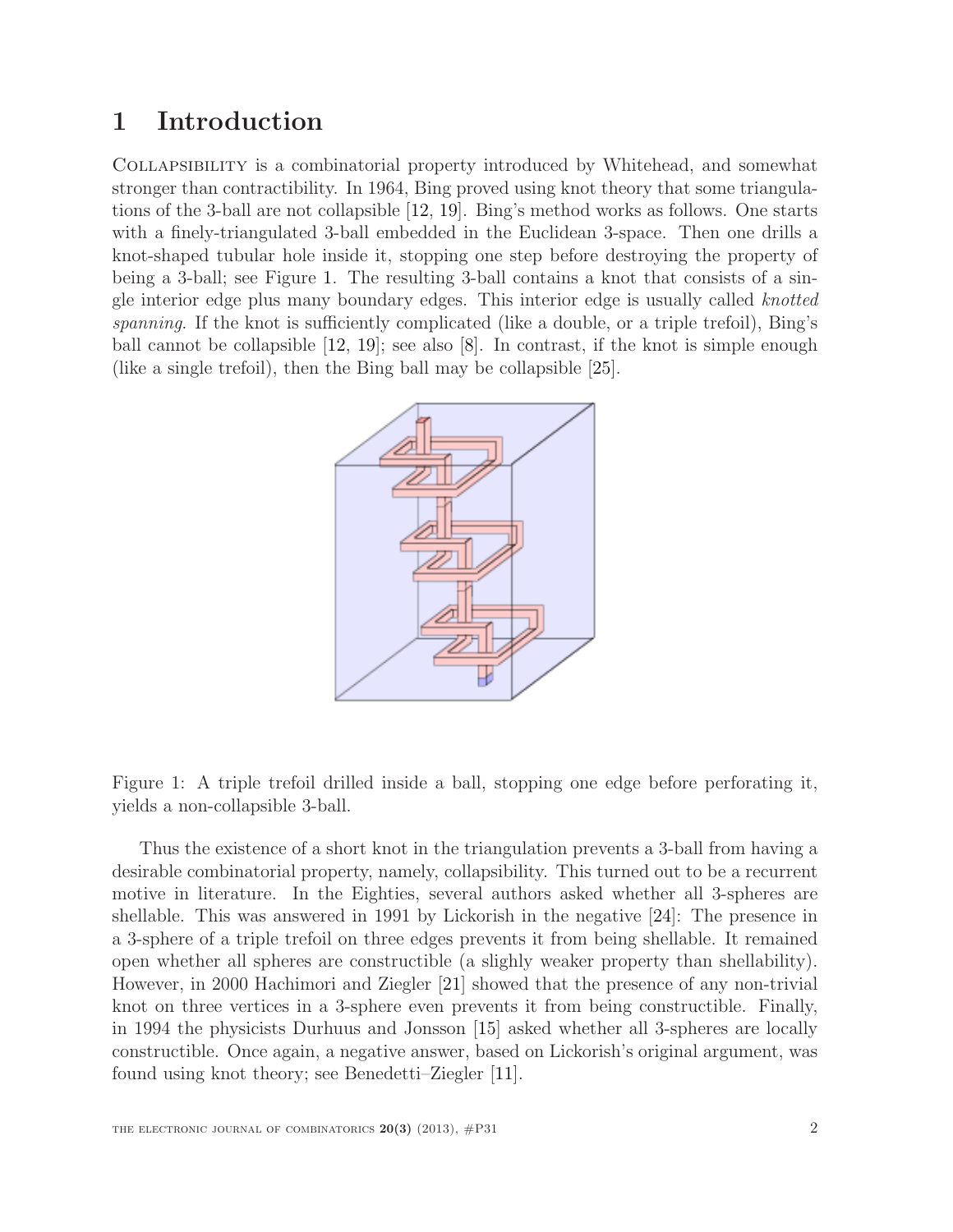These examples represent spheres that are far away from being polytopal. Thus, they are good candidates for testing properties that are true for polytopes, but only conjectured to be true for spheres. Moreover, they represent good test instances for algorithms in computational topology, as they are complicated triangulations of relatively simple spaces.

Unfortunately, the knotted counterexamples mentioned so far have a defect: They are easy to explain at the blackboard, but they yield triangulations with many vertices. The purpose of this paper is to come up with analogous 'test examples' that are smaller in size, but still contain topological obstructions that prevent them from having nice combinatorial properties.

A first idea to save on the number of faces is to start by realizing the respective knot in 3-space, using (curved) arcs. Obviously, any knot can be realized with exactly three arcs in  $\mathbb{R}^3$  (we just need to draw it and insert three vertices along the knot). If we thicken the arcs into three 'bananas', the resulting 3-complex  $P$  is homeomorphic to a solid torus pinched three times. By inserting 2-dimensional membranes, P can be made contractible, and then it can be thickened to a 3-ball (or a 3-sphere) simply by adding cones. This approach costs a lot of manual effort, but a posteriori, it allows us to obtain new insight. In fact, here comes the second idea: We can ask a computer to perform random bistellar flips to the triangulation of the ball, *without modifying the subcomplex P*. Performing the flips according to a simulated annealing strategy [\[13\]](#page-27-6) we were able to decrease the size of the triangulation, but for sure the flips will preserve the knotted substructure and its number of arcs.

This construction was introduced by the second author in [\[29\]](#page-28-2), who applied it to the single trefoil, thereby obtaining a knotted 3-ball  $B_{12,38}$  with 12 vertices and 38 tetrahedra. Here we apply the method to the double trefoil and the triple trefoil. The resulting spheres turn out to be interesting in connection with some properties which we will now describe.

The notion of evasiveness has appeared first in theoretical computer science, in Karp's conjecture on monotone graph properties. Kahn, Saks and Sturtevant [\[23\]](#page-27-7) extended the evasiveness property to simplicial complexes, showing that non-evasiveness strictly implies collapsibility. One can easily construct explicit examples of collapsible evasive 2-complexes in which none of the vertex-links is contractible [\[6\]](#page-27-8); see also [\[9\]](#page-27-9). Basically there are three known ways to prove that a certain complex  $E$  is evasive:

- (A) One shows that none of its vertex-links is contractible, cf. [\[6\]](#page-27-8);
- (B) one proves that the Alexander dual of E is evasive, cf. [\[23\]](#page-27-7);
- (C) one shows (for example, via knot-theoretic arguments  $[12]$ ) that E is not even collapsible.

But are there collapsible evasive balls? And if so, how do we prove that they are evasive? Clearly, none of the approaches above would work. This was asked to us by Barmak (private communication). Once again, we found a counterexample in the realm of knotted triangulations: specifically, Lutz's triangulation  $B_{12,38}$ , which contains a single-trefoil knotted spanning edge.

<span id="page-2-0"></span>**Main Theorem 1.** The 3-ball  $B_{12,38}$  is collapsible and evasive. However, it is not shellable and not locally constructible.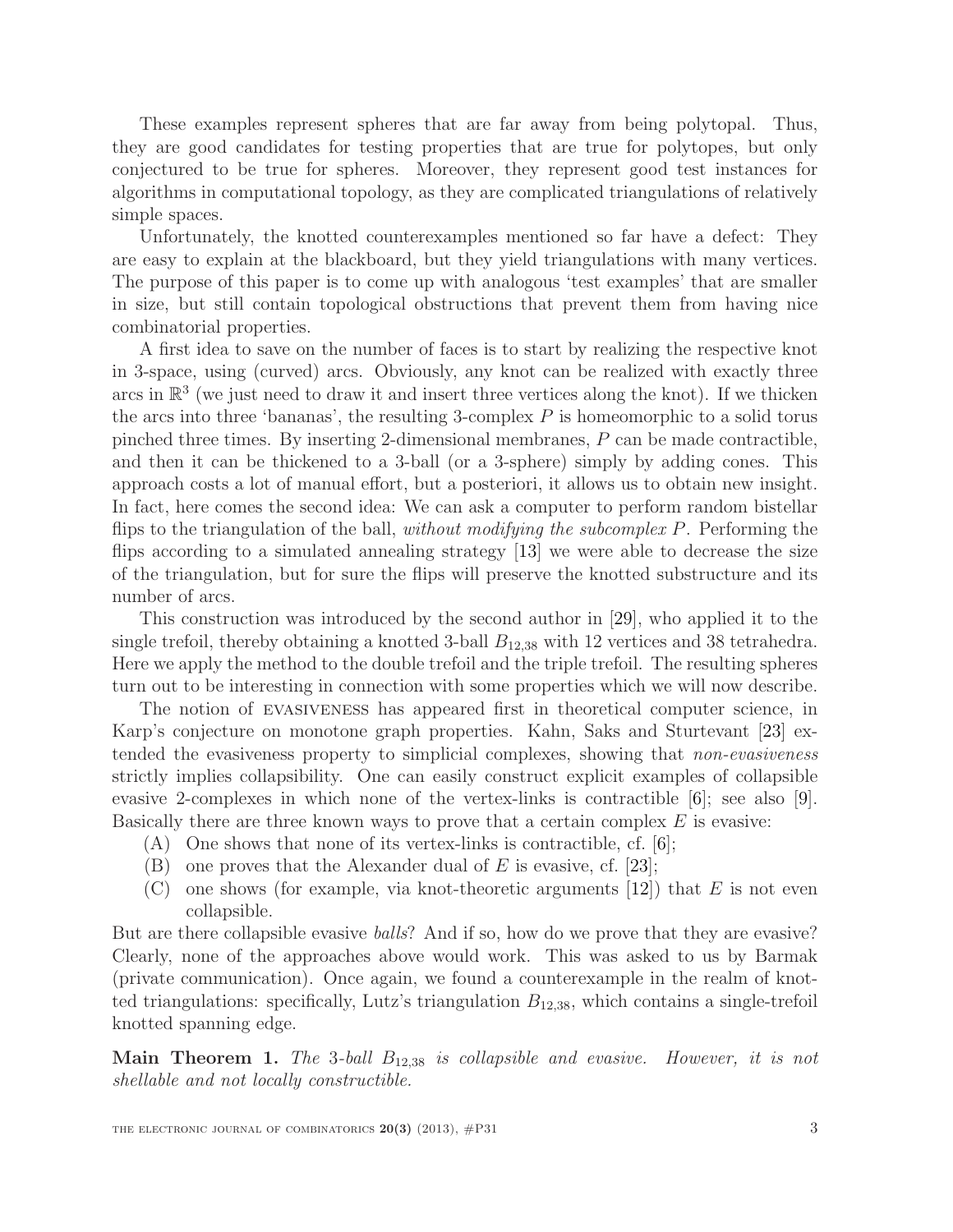To prove collapsibility, we tried, using the computer, several collapsing sequences, until we found a lucky one. To show evasiveness, we used some sort of 'trick': We computed the homology of what would be left from  $B_{12,38}$  after deleting roughly half of its vertices. It turns out that deleting five vertices from  $B_{12,38}$  (no matter which ones) yields almost always some complex with non-trivial homology. From that we were able to exclude non-evasiveness.

En passant, we also prove the non-evasiveness of other existing triangulations that were known to be collapsible, like Rudin's ball (Theorem [6.3\)](#page-22-0) or Lutz's triangulations  $B_{7,10}$  [\[27\]](#page-28-3) and  $B_{9,18}$  [\[26\]](#page-28-4).

Main Theorem [1](#page-2-0) can be viewed as an improvement on the result from 1972 by Lickorish–Martin [\[25\]](#page-28-0) and Hamstrom–Jerrard [\[22\]](#page-27-10) that a ball with a knotted spanning edge can be collapsible. Recently Benedetti–Ziegler [\[11\]](#page-27-5) constructed a similar example with all vertices on the boundary. In contrast, our  $B_{12,38}$  has exactly one interior vertex. We also mention that  $B_{12,38}$  is the first example of a manifold that admits a perfect discrete Morse function, but cannot admit a perfect Fourier–Morse function in the sense of Engström  $[17]$ . In fact, a complex is non-evasive if and only if it admits a Fourier–Morse function with only one critical cell.

VERTEX-DECOMPOSABILITY is a strengthening of shellability, much like non-evasiveness is a strengthening of collapsibility. It was introduced by Billera and Provan in 1980, in connection with the Hirsch conjecture [\[31\]](#page-28-5). For 3-balls, we have the following diagram of implications:

| vertex-decomposable | $\Rightarrow$ | shellable   |
|---------------------|---------------|-------------|
|                     |               |             |
| non-evasive         | $\Rightarrow$ | collapsible |

In addition, the barycentric subdivision of any shellable complex is vertex-decomposable  $|31|$  — and the barycentric subdivision of any collapsible complex is non-evasive  $|33|$ . What about the converse? Can an unshellable ball or sphere become vertex-decomposable after a single barycentric subdivision? The answer is positive. The barycentric subdivision of  $B_{12,38}$  is, in fact, vertex-decomposable. The same holds for  $S_{13,56}$ , the unshellable 3sphere obtained coning off the boundary of  $B_{12,38}$ ; see Proposition [6.8.](#page-25-0)

Next, we turn to a concrete question from DISCRETE QUANTUM GRAVITY. Suppose that we wish to take a walk on the various triangulations of  $S^3$ , by starting with the boundary of the 4-simplex and performing a random sequence of bistellar flips (also known as 'Pachner moves'). All triangulated 3-spheres can be obtained this way [\[30\]](#page-28-7), but some may be less likely to appear than others, like the 16-vertex triangulation  $S_{16,104}$  by Dougherty, Faber and Murphy [\[14\]](#page-27-12); see also [\[5\]](#page-26-0). (In fact, any 'Pachner walk' from the boundary of the 4-simplex to  $S_{16,104}$  must pass through spheres with more than 16 vertices.) This 'random Pachner walk' model is used in discrete quantum gravity, by Ambjørn, Durhuus, Jonsson and others, to estimate the total number of triangulations of  $S<sup>3</sup>$  [\[3,](#page-26-1) [4\]](#page-26-2). Durhuus and Jonsson have also developed the property of local constructibility, conjecturing it would hold for all 3-spheres [\[15\]](#page-27-4). As we said, the conjecture was negatively answered in [\[11\]](#page-27-5), but it remained unclear how difficult it is to reach counterexamples, using a random Pachner walk. In other words: How outspread should the simulation be, before we have the chance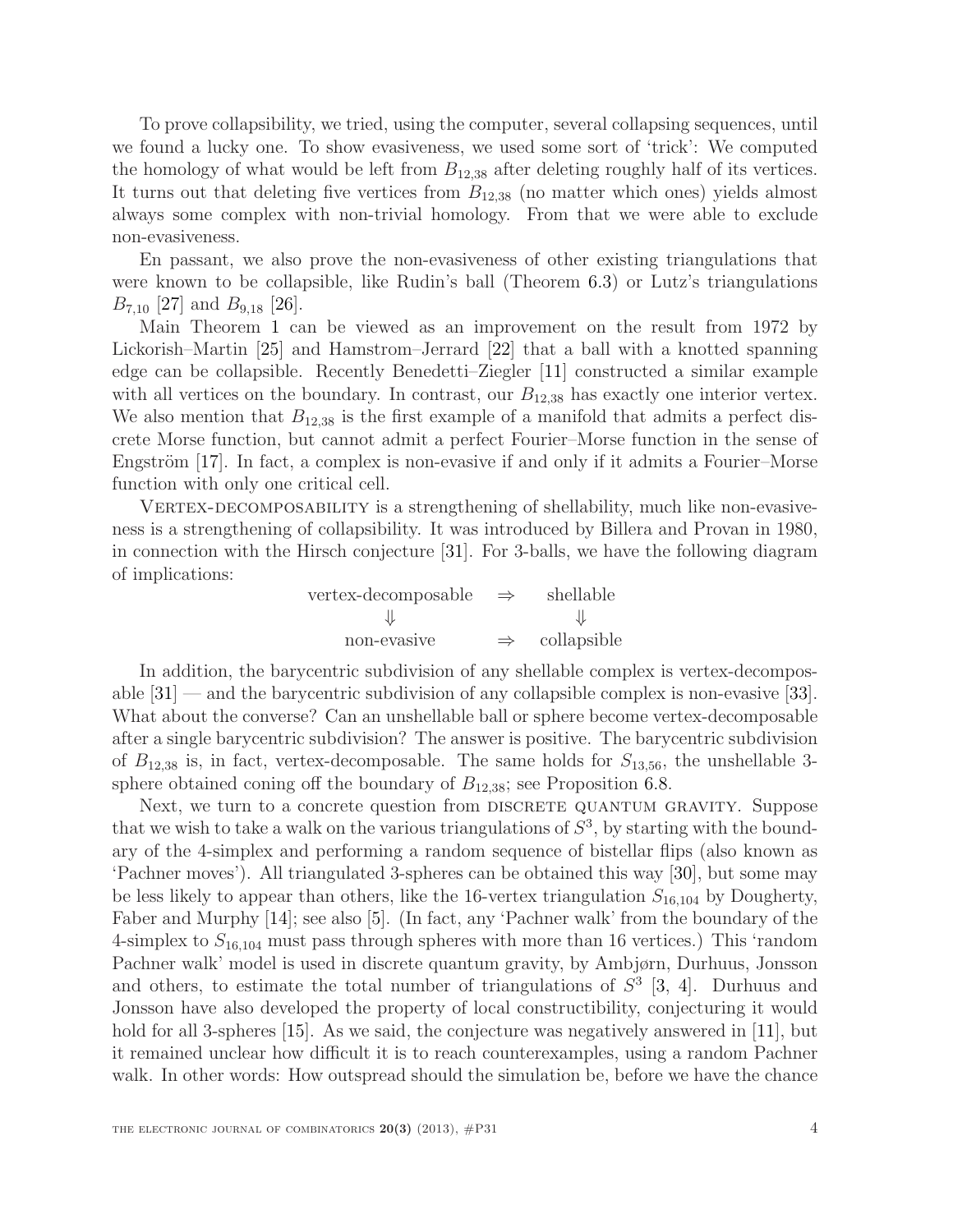to meet a non-locally constructible sphere?

Here we answer this question by presenting the first explicit triangulation of a nonlocally constructible 3-sphere. For that, we have to adapt the construction of  $B_{12,38}$  from the single trefoil to the triple trefoil. In the end, we manage to use only 18 vertices. The surprise is that via Pachner moves, the final triangulation is reachable rather straightforwardly.

**Main Theorem 2.** Some 17-vertex triangulation  $B_{17,95}$  of the 3-ball contains a triple trefoil knotted spanning edge. This  $B_{17,95}$  is not collapsible. Coning off the boundary of  $B_{17,95}$  one obtains a knotted 3-sphere  $S_{18,125}$  that is not locally constructible. Removing any tetrahedron from  $S_{18,125}$  one obtains a knotted 3-ball that is neither locally constructible nor collapsible. This  $S_{18,125}$  is '3-stellated', in the notation of Bagchi–Datta [\[5\]](#page-26-0): it can be reduced to the boundary of a 4-simplex by using 94 Pachner moves that do not add further vertices.

After dealing with the single trefoil and the triple trefoil, let us turn to the intermediate case of the double trefoil. By the work of Benedetti–Ziegler, any 3-ball containing a 3-edge knot in its 1-skeleton cannot be locally constructible if the knot is the sum of three or more trefoils [\[11\]](#page-27-5). But is this bound best possible? In [\[11\]](#page-27-5) it is shown with topological arguments that a collapsible 3-ball may contain a double trefoil knot on 3 edges. Recall that locally constructible 3-balls are characterized by the property of collapsing onto their boundary minus a triangle [\[11\]](#page-27-5). This is stronger than just being collapsible. It remained unclear whether a *locally constructible* 3-ball may indeed contain a double trefoil on three edges.

We answer this question affirmatively in Section [4.](#page-10-0) As before, the key consists in triangulating cleverly, so that computational approaches may succeed. On the way to this result, we produce a smaller example of a non-collapsible ball, using only 15 vertices and 66 tetrahedra.

**Main Theorem 3.** Some 15-vertex triangulation  $B_{15,66}$  of the 3-ball contains a double trefoil knotted spanning edge. This  $B_{15,66}$  is not collapsible. Coning off the boundary of  $B_{15,66}$  one obtains a knotted 3-sphere  $S_{16,92}$  that is locally constructible. Removing the tetrahedron 191415 from  $S_{16,92}$  one obtains a knotted 3-ball that is collapsible and locally constructible.

Now, for each  $d \geqslant 3$  one has the following hierarchy of combinatorial properties of triangulated d-spheres [\[11\]](#page-27-5):

 ${\rm vertex\text{-}decomposable} \subsetneq {\rm (shellable)} \subseteq {\rm (constructible)} \subsetneq {\rm LC} \subsetneq {\rm all \ } d{\rm-\rm spheres}.$ 

An analogous hierarchy holds for d-balls  $(d \geq 3)$  [\[11\]](#page-27-5):

{vertex-decomposable} 
$$
\subsetneq
$$
 {shellable}  $\subsetneq$  {constructible}  $\subsetneq$  {LC}  
 $\subsetneq$  {collapsible onto  $\subsetneq$  {all *d*-balls}.  
 $\subsetneq$  {all *d*-balls}.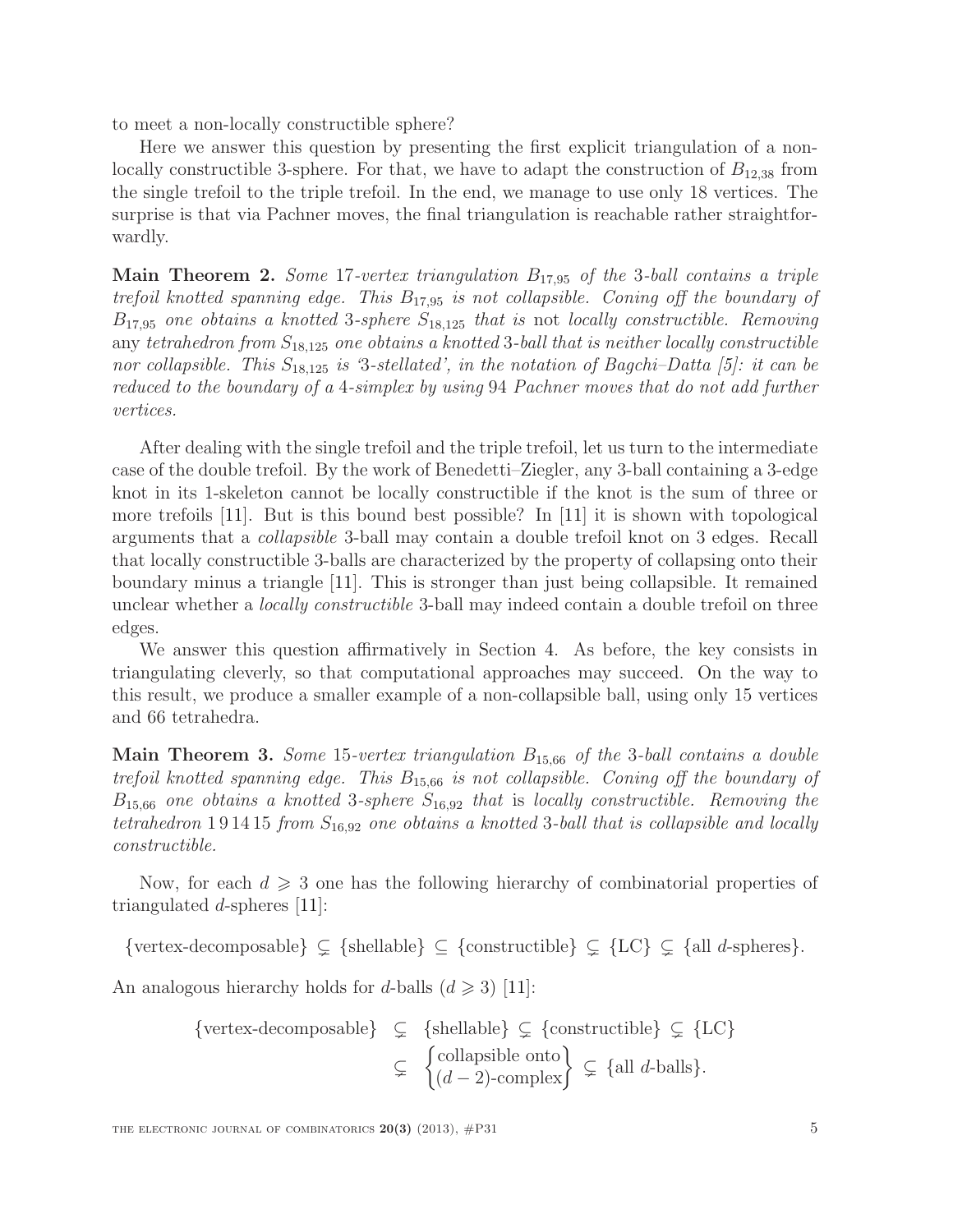| Trefoils | 3-ball $B$  |                        | 3-Sphere $\partial(v * B)$ |                 | 3-ball $\partial(v * B) - \Sigma$ |                 |
|----------|-------------|------------------------|----------------------------|-----------------|-----------------------------------|-----------------|
| O        | $B_{7,10}$  | sh., NE, non-VD        | $S_{8,20}$                 | VD              | $B_{8,19}$                        | VD              |
| $\theta$ | $B_{8,13}$  | sh., non-VD            | $S_{9,25}$                 | sh., non-VD     | $B_{9,24}$                        | sh.             |
| $\theta$ | $B_{9,18}$  | constr., NE, non-sh.   | $S_{10,32}$                | sh.             | $B_{10,31}$                       | sh.             |
|          | $B_{12,38}$ | coll., evasive, non-LC | $S_{13,56}$                | LC, non-constr. | $B_{13,55}$                       | LC, non-constr. |
| 2        | $B_{15,66}$ | non-coll.              | $S_{16,92}$                | LC, non-constr. | $B_{16,91}$                       | LC, non-constr. |
| 3        | $B_{17,95}$ | non-coll.              | $S_{18,125}$               | non-LC          | $B_{18,124}$                      | non-coll.       |

Table 1: List of 3-balls and 3-spheres and their properties.

Note:  $VD = vertex-decomposable, sh. = shellable, constr. = constructible, LC = locally constructible,$ coll.  $=$  collapsible, NE  $=$  non-evasive. "TREFOILS: t" means "containing a t-fold trefoil on 3 edges".

(When  $d = 3$ , "collapsible onto a 1-complex" is equivalent to "collapsible".)

Here is another interesting hierarchy for balls, which can be merged with the previous one.

Main Theorem 4. There are the following inclusion relations between families of simplicial d-balls:

 ${vertex-decomposable} \subseteq {non-evasive} \subseteq {collapsible} \subseteq {all d-balls}.$ 

For 2-balls all inclusions above are equalities, whereas for 3-balls all inclusions above are strict. More precisely, we have the following 'mixed' hierarchy:

$$
\{vertex-decomposable\} \subseteq \left\{\begin{matrix} shellable \ AND \\ non-evasive \end{matrix}\right\} \subseteq \left\{\begin{matrix} shellable \ OR \\ non-evasive \end{matrix}\right\}
$$

$$
\subseteq \left\{collapsible\} \subseteq \left\{all \ 3-balls\right\}.
$$

## 2 Background

#### 2.1 Combinatorial properties of triangulated spheres and balls

A d-complex is pure if all of its top-dimensional faces (called facets) have the same dimension.

A pure d-complex C is *constructible* if either (1) C is a simplex, or (2) C is a disjoint union of points, or (3)  $d \geq 1$  and C can be written as  $C = C_1 \cup C_2$ , where  $C_1$  and  $C_2$  are constructible d-complexes and  $C_1 \cap C_2$  is a constructible  $(d-1)$ -complex.

A pure d-complex C is shellable if either (1) C is a simplex, or (2) C is a disjoint union of points, or (3)  $d \geq 1$  and C can be written as  $C = C_1 \cup C_2$ , where  $C_1$  is a shellable d-complex,  $C_2$  is a d-simplex, and  $C_1 \cap C_2$  is a shellable  $(d-1)$ -complex.

A pure d-complex C is vertex-decomposable if either (1) C is a simplex, or (2) C is a disjoint union of points, or (3)  $d \geq 1$  and there is a vertex v in C (called shedding vertex)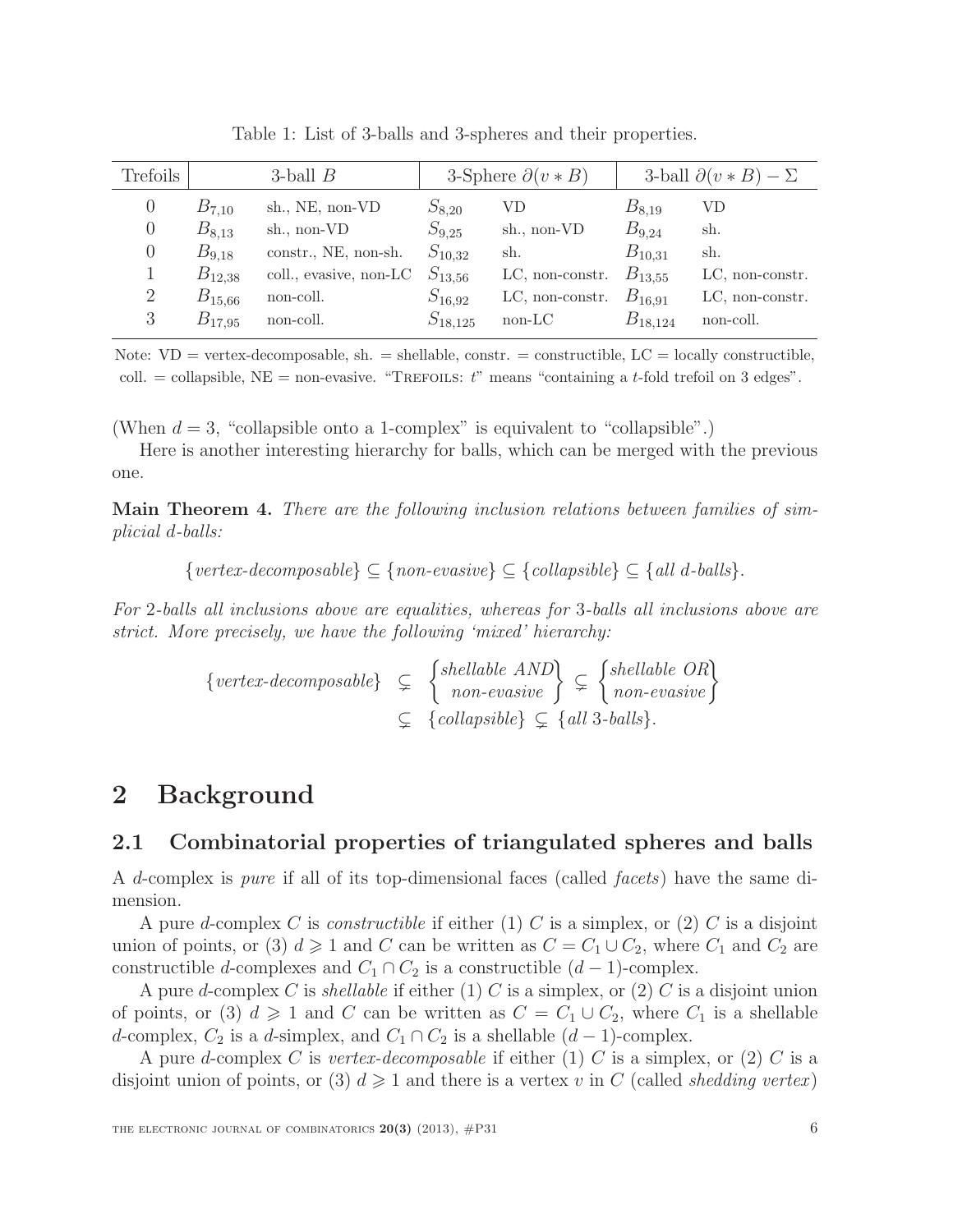such that  $\text{del}(v, C)$  and  $\text{link}(v, C)$  are both vertex-decomposable (and  $\text{del}(v, C)$  is pure d-dimensional).

A (not necessarily pure!) d-complex C is non-evasive if either  $(1)$  C is a simplex, or (2) C is a single point, or (3)  $d \ge 1$  and there is a vertex v in C such that del(v, C) and  $link(v, C)$  are both non-evasive.

An *elementary collapse* is the simultaneous removal from a *d*-complex  $C$  of a pair of faces  $(\sigma, \Sigma)$  with the prerogative that  $\Sigma$  is the only face properly containing  $\sigma$ . (This condition is usually abbreviated in the expression ' $\sigma$  is a free face of  $\Sigma$ '; some complexes have no free face). If  $C' := C - \Sigma - \sigma$ , we say that the complex C collapses onto the complex  $C'$ . Even if C is pure, this  $C'$  need not be pure. We say that the complex  $C$ *collapses onto*  $D$  if  $C$  can be reduced to  $D$  by some finite sequence of elementary collapses. A (not necessarily pure) d-complex C is *collapsible* if it collapses onto a single vertex.

A simplicial 3-ball is *locally constructible* (or shortly  $LC$ ) if it can be collapsed onto its boundary minus a triangle. A simplicial 3-sphere is locally constructible (or shortly LC) if the removal of some tetrahedron makes it collapsible onto one of its vertices.

#### 2.2 Perfect discrete Morse functions

A map  $f: C \to \mathbb{R}$  on a simplicial complex C is a discrete Morse function on C if for each face  $\sigma$ 

(i) there is at most one boundary facet  $\rho$  of  $\sigma$  such that  $f(\rho) \geq f(\sigma)$  and

(ii) there is at most one face  $\tau$  having  $\sigma$  as boundary facet such that  $f(\tau) \leq f(\sigma)$ . A *critical face* of  $f$  is a face of  $C$  for which

(i) there is no boundary facet  $\rho$  of  $\sigma$  such that  $f(\rho) \geq f(\sigma)$  and

(ii) there is no face  $\tau$  having  $\sigma$  as boundary facet such that  $f(\tau) \leq f(\sigma)$ .

A collapse-pair of f is a pair of faces  $(\sigma, \tau)$  such that

(i)  $\sigma$  is a boundary facet of  $\tau$  and

(ii) 
$$
f(\sigma) \geq f(\tau)
$$
.

Forman [\[18,](#page-27-13) Section 2] showed that for each discrete Morse function  $f$  the collapse pairs of f form a partial matching of the face poset of C. The unmatched faces are precisely the critical faces of f. Each complex C endowed with a discrete Morse function is homotopy equivalent to a cell complex with exactly one cell of dimension  $i$  for each critical *i*-face [\[18\]](#page-27-13). In particular, if we denote by  $c_i(f)$  the number of critical *i*-faces of f, and by  $\beta_i(C)$  the *i*-th Betti number of C, one has

$$
c_i(f) \geq \beta_i(C)
$$

for all discrete Morse functions  $f$  on  $C$ . These inequalities need not be sharp. If they are sharp for all  $i$ , the discrete Morse function is called *perfect*. However, for each  $k$  and for each  $d \geq 3$  there is a d-sphere S [\[8\]](#page-27-2) such that for any discrete Morse function f on S, one has

$$
c_{d-1}(f) \geq k + \beta_{d-1}(S) = k.
$$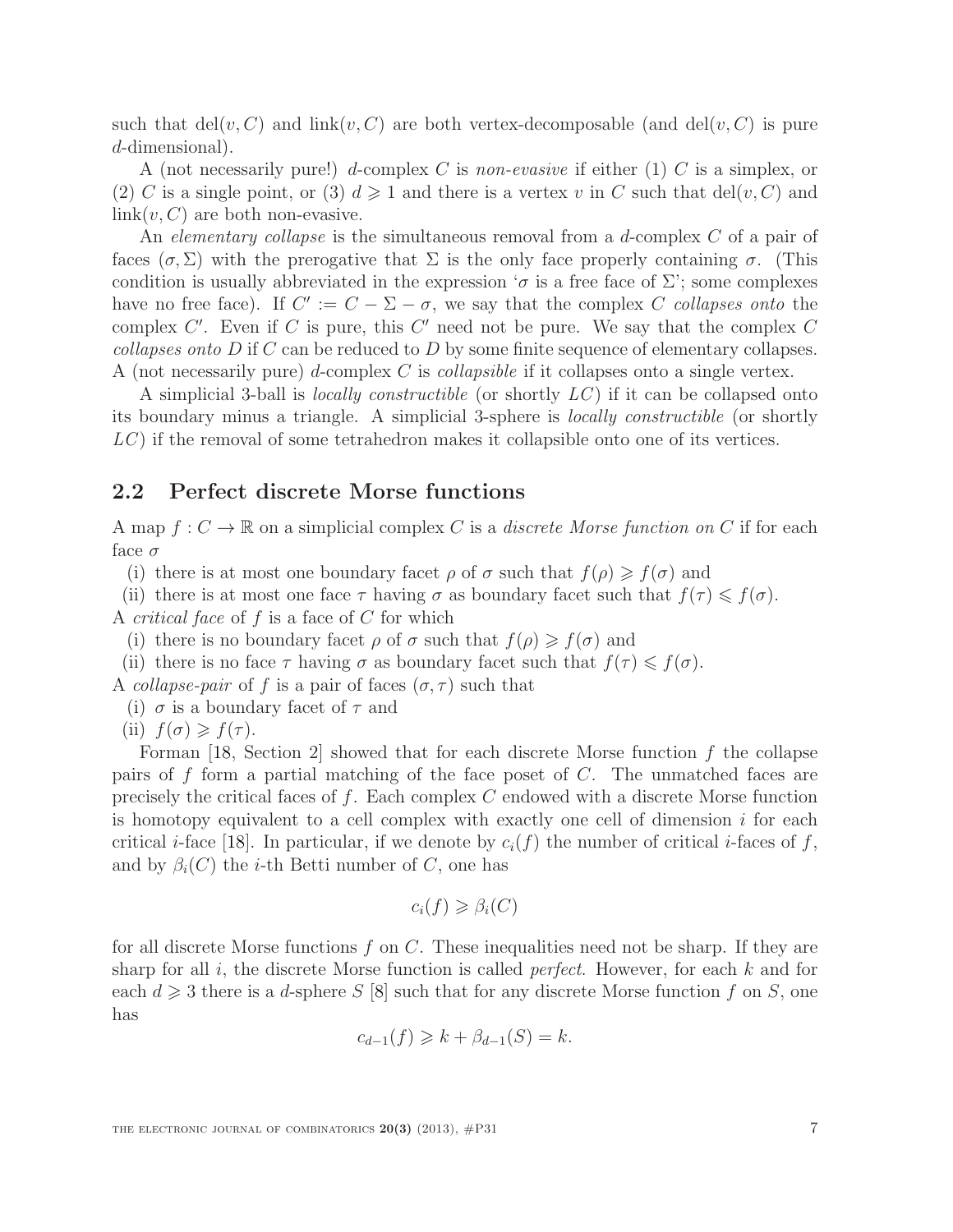#### 2.3 Knots and knot-theoretic obstructions

A knot is a simple closed curve in a 3-sphere. All the knots we consider are tame, that is, realizable as 1-dimensional subcomplexes of some triangulated 3-sphere. A knot is trivial if it bounds a disc; all the knots we consider here are non-trivial. The knot group is the fundamental group of the knot complement inside the ambient sphere. For example, the knot group of the trefoil knot (and of its mirror image) is  $\langle x, y | x^2 = y^3 \rangle$ . Ambient isotopic knots have isomorphic knot groups. A connected sum of two knots is a knot obtained by cutting out a tiny arc from each and then sewing the resulting curves together along the boundary of the cutouts. For example, summing two trefoils one obtains the "granny knot"; summing a trefoil and its mirror image one obtains the so-called "square knot". When we say "double trefoil", we mean any of these (granny knot or square knot): From the point of view of the knot group, it does not matter. A knot is  $m$ -complicated if the knot group has a presentation with  $m + 1$  generators, but no presentation with m generators. By "at least m-complicated" we mean "k-complicated for some  $k \geq m$ ". There exist arbitrarily complicated knots: Goodrick [\[19\]](#page-27-1) showed that the connected sum of m trefoil knots is at least m-complicated.

A spanning edge of a 3-ball  $B$  is an interior edge that has both endpoints on the boundary  $\partial B$ . An  $\mathfrak{L}\text{-}knotted spanning edge$  of a 3-ball B is a spanning edge xy such that some simple path on  $\partial B$  between x and y completes the edge to a (non-trivial) knot  $\mathfrak{L}$ . From the simply-connectedness of 2-spheres it follows that the knot type does not depend on the boundary path chosen; in other words, the knot is determined by the edge. More generally, a *spanning arc* is a path of interior edges in a 3-ball  $B$ , such that both extremes of the path lie on the boundary  $\partial B$ . If every path on  $\partial B$  between the two endpoints of a spanning arc completes the latter to a knot  $\mathfrak{L}$ , the arc is called  $\mathfrak{L}\text{-}knotted$ . Note that the relative interior of the arc is allowed to intersect the boundary of the 3-ball; compare Ehrenborg–Hachimori [\[16\]](#page-27-14).

Below is a list of known results on knotted spheres and balls. As for the notation, if B is a 3-ball with a knotted spanning edge, by  $S_B$  we will mean the 3-sphere  $\partial(v * B)$ , where v is a new vertex. By  $\mathfrak{L}_t$  we denote a connected sum of t trefoil knots.

<span id="page-7-0"></span>**Theorem 2.1** (Benedetti/Ehrenborg/Hachimori/Ziegler). Any 3-ball with an  $\mathfrak{L}_t$ -knotted spanning arc of t edges cannot be  $LC$  [\[8\]](#page-27-2), but it can be collapsible [\[11,](#page-27-5) [25\]](#page-28-0). An arbitrary 3-ball with an  $\mathfrak{L}_1$ -knotted spanning arc of less than 3 edges cannot be shellable nor con-structible [\[21\]](#page-27-3). In contrast, some shellable 3-balls have a  $\mathfrak{L}_1$ -knotted spanning arc of 3 edges [\[21\]](#page-27-3).

<span id="page-7-1"></span>**Theorem 2.2** (Adams et al. [\[1,](#page-26-3) Theorem 7.1]). Any knotted 3-ball in which the knot  $\mathfrak{L}_t$ is realized with e edges cannot be rectilinearly embeddable in  $\mathbb{R}^3$  if  $e \leq 2t + 3$ .

Theorem 2.3 (Benedetti/Ehrenborg/Hachimori/Shimokawa/Ziegler). A 3-sphere or a 3-ball, with a subcomplex of m edges, isotopic to the sum of t trefoil knots,

- cannot be vertex-decomposable if  $t \geqslant \lfloor \frac{m}{3} \rfloor$  $\frac{n}{3}$ ] [\[21\]](#page-27-3),
- cannot be constructible/shellable if  $t \geq \lfloor \frac{m}{2} \rfloor$  $\frac{m}{2}$ ] [\[16,](#page-27-14) [20\]](#page-27-15), and
- cannot be LC if  $t \geq m$  [\[11\]](#page-27-5).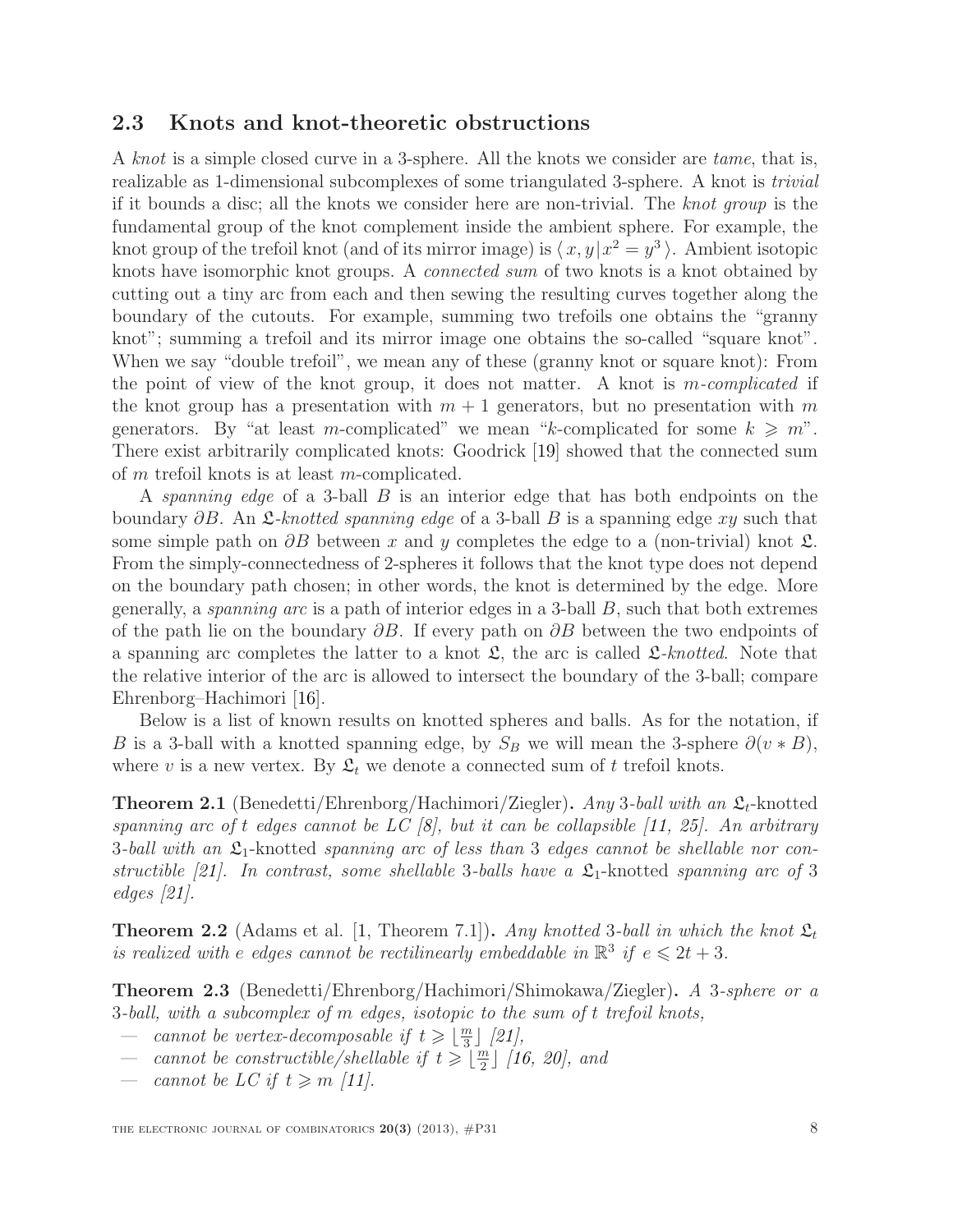The first two bounds are known to be sharp  $(16, 21)$ ; the latter bound is also sharp, as far as spheres are concerned [\[7,](#page-27-16) [11\]](#page-27-5).

**Theorem 2.4** (Benedetti/Lickorish [\[8,](#page-27-2) [24\]](#page-28-1)). Let S be a 3-sphere with a subcomplex of m edges, isotopic to the sum of t trefoil knots. For any discrete Morse function f on  $S$ , one has

 $c_2(f) \geqslant t - m + 1$ .

## 3 The single trefoil

In this section, we study the 3-ball  $B_{12,38}$  introduced in [\[29\]](#page-28-2) and given by the following 38 facets:

2 3 4 7, 2 3 4 10, 2 3 7 10, 2 4 5 7, 2 4 5 10, 2 5 7 13, 2 5 8 10, 2 5 8 13, 2 6 9 11, 2 6 11 13, 2 6 12 13, 2 7 8 10, 2 7 8 11, 2 7 11 13, 2 8 9 11, 2 8 9 12, 2 8 12 13, 3 4 6 7, 3 4 6 10, 3 5 8 13, 3 5 9 11, 3 5 9 13, 3 6 7 12, 3 6 10 13, 3 6 12 13, 3 7 10 12, 3 8 9 11, 3 8 9 12, 3 8 12 13, 3 9 10 12, 3 9 10 13, 4 5 6 7, 4 5 6 10, 5 6 7 9, 5 6 9 11, 5 6 10 11, 5 7 9 13, 6 10 11 13.

The ball is contructed in a way such that the edge 23 is a knotted spanning edge for  $B_{12,38}$ , the knot being a single trefoil. In particular, by Theorem [2.1,](#page-7-0)  $B_{12,38}$  is not shellable, not constructible and not LC. Here we show that:

(1)  $B_{12,38}$  is not rectilinearly-embeddable in  $\mathbb{R}^3$ ;

- (2)  $B_{12,38}$  is evasive;
- (3)  $B_{12,38}$  is collapsible;

(4) The 3-sphere  $\partial(1 * B_{12,38})$  minus the facet 1269 is an LC knotted 3-ball.

**Proposition 3.1.**  $B_{12,38}$  is not rectilinearly-embeddable in  $\mathbb{R}^3$ .

*Proof.* The boundary of  $B_{12,38}$  consists of the following 18 triangles:

2 6 9, 2 6 12, 2 9 12, 3 5 8, 3 5 11, 3 8 11, 5 8 10, 5 10 11, 6 7 9, 6 7 12, 7 8 10, 7 8 11, 7 9 13, 7 10 12, 7 11 13, 9 10 12, 9 10 13, 10 11 13.

In particular, the four edges 26, 67, 78 and 38 form a boundary path from the vertex 2 to the vertex 3. Together with the interior edge 2 3, this path closes up to a pentagonal trefoil knot. By Theorem [2.2,](#page-7-1)  $B_{12,38}$  cannot be rectilinearly embedded in  $\mathbb{R}^3$ , because the stick number of the trefoil knot is 6.  $\Box$ 

**Proposition 3.2.**  $B_{12,38}$  is collapsible, but not LC.

*Proof.* By Theorem [2.1,](#page-7-0) B is not LC; in particular, B does not collapse onto its boundary minus a triangle. So, in the first phase of the collapse (the one in which the tetrahedra are collapsed away) we have to remove several boundary triangles in order to succeed. Now, finding a collapse can be difficult, but verifying the correctness of a given collapse is fast. The following is a certificate of the collapsibility of  $B_{12,38}$ .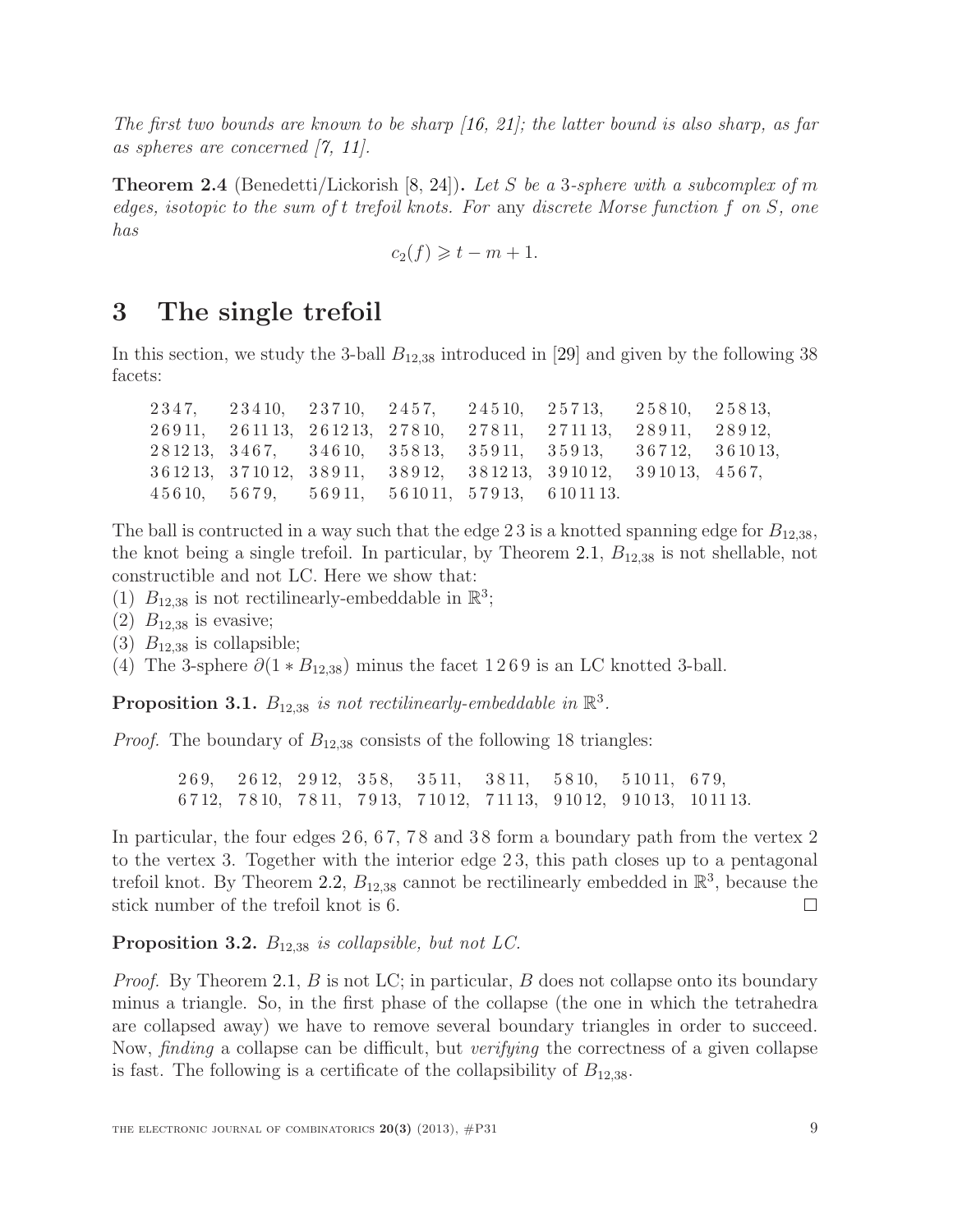First phase (pairs "triangle"  $\rightarrow$  "tetrahedron"):

| $101113 \rightarrow 6101113$ , | $7913 \rightarrow 57913$ ,   | $61011 \rightarrow 561011,$  | $5611 \rightarrow 56911$ ,   |
|--------------------------------|------------------------------|------------------------------|------------------------------|
| $2612 \rightarrow 261213$ ,    | $579 \rightarrow 5679$ ,     | $91012 \rightarrow 391012$ , | $71113 \rightarrow 271113$ , |
| $5911 \rightarrow 35911$ ,     | $2713 \rightarrow 25713$ ,   | $3912 \rightarrow 38912$ ,   | $2613 \rightarrow 261113$ ,  |
| $3812 \rightarrow 381213$ ,    | $3911 \rightarrow 38911$ ,   | $71012 \rightarrow 371012$ , | $8912 \rightarrow 28912$ ,   |
| $61013 \rightarrow 361013$ ,   | $358 \rightarrow 35813$ ,    | $6911 \rightarrow 26911$ ,   | $81213 \rightarrow 281213$ , |
| $3613 \rightarrow 361213$ .    | $31013 \rightarrow 391013$ , | $3513 \rightarrow 35913,$    | $6712 \rightarrow 36712$ ,   |
| $367 \rightarrow 3467$ ,       | $567 \rightarrow 4567$ ,     | $7811 \rightarrow 27811,$    | $2911 \rightarrow 28911,$    |
| $346 \rightarrow 34610.$       | $457 \rightarrow 2457$ ,     | $5610 \rightarrow 45610.$    | $3410 \rightarrow 23410.$    |
| $247 \rightarrow 2347$ ,       | $237 \rightarrow 23710$ ,    | $5810 \rightarrow 25810,$    | $5813 \rightarrow 25813$ ,   |
| $7810 \rightarrow 27810,$      | $245 \rightarrow 24510.$     |                              |                              |
|                                |                              |                              |                              |

Second phase (pairs "edge"  $\rightarrow$  "triangle"):

| $812 \rightarrow 2812$ ,  | $78 \rightarrow 278$ ,     | $713 \rightarrow 5713$ ,  | $810 \rightarrow 2810,$   | $911 \rightarrow 8911$ ,        |
|---------------------------|----------------------------|---------------------------|---------------------------|---------------------------------|
| $79 \rightarrow 679$ ,    | $1011 \rightarrow 51011$ , | $711 \rightarrow 2711,$   | $58 \to 258$ ,            | $912 \rightarrow 2912$ ,        |
| $712 \rightarrow 3712,$   | $511 \rightarrow 3511,$    | $35 \to 359$ ,            | $57 \to 257$ .            | $1012 \rightarrow 31012$ ,      |
| $311 \rightarrow 3811$ ,  | $67 \to 467$ ,             | $47 \rightarrow 347$ ,    | $27 \rightarrow 2710$ ,   | $811 \rightarrow 2811$ ,        |
| $212 \rightarrow 21213$ , | $1013 \rightarrow 91013$ , | $34 \to 234$ ,            | $23 \rightarrow 2310,$    | $710 \rightarrow 3710,$         |
| $910 \rightarrow 3910,$   | $310 \rightarrow 3610,$    | $610 \rightarrow 4610,$   | $46 \to 456$ ,            | $45 \to 4510,$                  |
| $24 \rightarrow 2410$ ,   | $36 \rightarrow 3612,$     | $210 \rightarrow 2510$ ,  | $312 \rightarrow 31213$ , | $1213 \rightarrow 61213$ ,      |
| $25 \rightarrow 2513$ .   | $56 \to 569$ ,             | $613 \rightarrow 61113$ , | $513 \rightarrow 5913.$   | $11\,13 \rightarrow 2\,11\,13,$ |
| $213 \rightarrow 2813$ ,  | $913 \rightarrow 3913,$    | $69 \rightarrow 269$      | $39 \rightarrow 389$ ,    | $38 \rightarrow 3813$           |
| $28 \rightarrow 289$ ,    | $611 \rightarrow 2611.$    |                           |                           |                                 |

Third phase (pairs "vertex"  $\rightarrow$  "edge"):

 $12 \rightarrow 612$ ,  $4 \rightarrow 410$ ,  $6 \rightarrow 26$ ,  $10 \rightarrow 510$ ,  $11 \rightarrow 211$ ,  $5 \rightarrow 59$ ,  $7 \to 37$ ,  $2 \to 29$ ,  $9 \to 89$ ,  $3 \to 313$ ,  $13 \to 813$ .

The above collapsing sequence was found with the randomized approach of [\[10\]](#page-27-17).

#### **Proposition 3.3.**  $B_{12,38}$  is evasive.

*Proof.* Let us establish some notation first. We identify each vertex of  $B_{12,38}$  with its label, which is an integer in  $A := \{2, \ldots, 13\}$ . For each subset S of A, we denote by  $C_S$ the complex obtained from  $B_{12,38}$  by deleting the vertices in S.

Now, suppose by contradiction that B is non-evasive. The vertices of  $B_{12,38}$  can be reordered so that their progressive deletions and links are non-evasive. In particular, there exists a five-element subset  $F$  of  $A$  such that  $C_F$  is non-evasive.

With the help of a computer program, we checked the homologies of all complexes obtained by deleting five vertices from B. Since the order of deletion does not matter, there are only  $\binom{12}{5}$  $\binom{12}{5}$  = 792 cases to check, so the computation is extremely fast. It turns out that these homologies are never trivial, except for the following three cases:

 $(1)$   $F_1 = \{4, 5, 8, 10, 11\},\$ (2)  $F_2 = \{4, 5, 10, 11, 12\},\$ 

(3)  $F_3 = \{4, 6, 7, 9, 12\}.$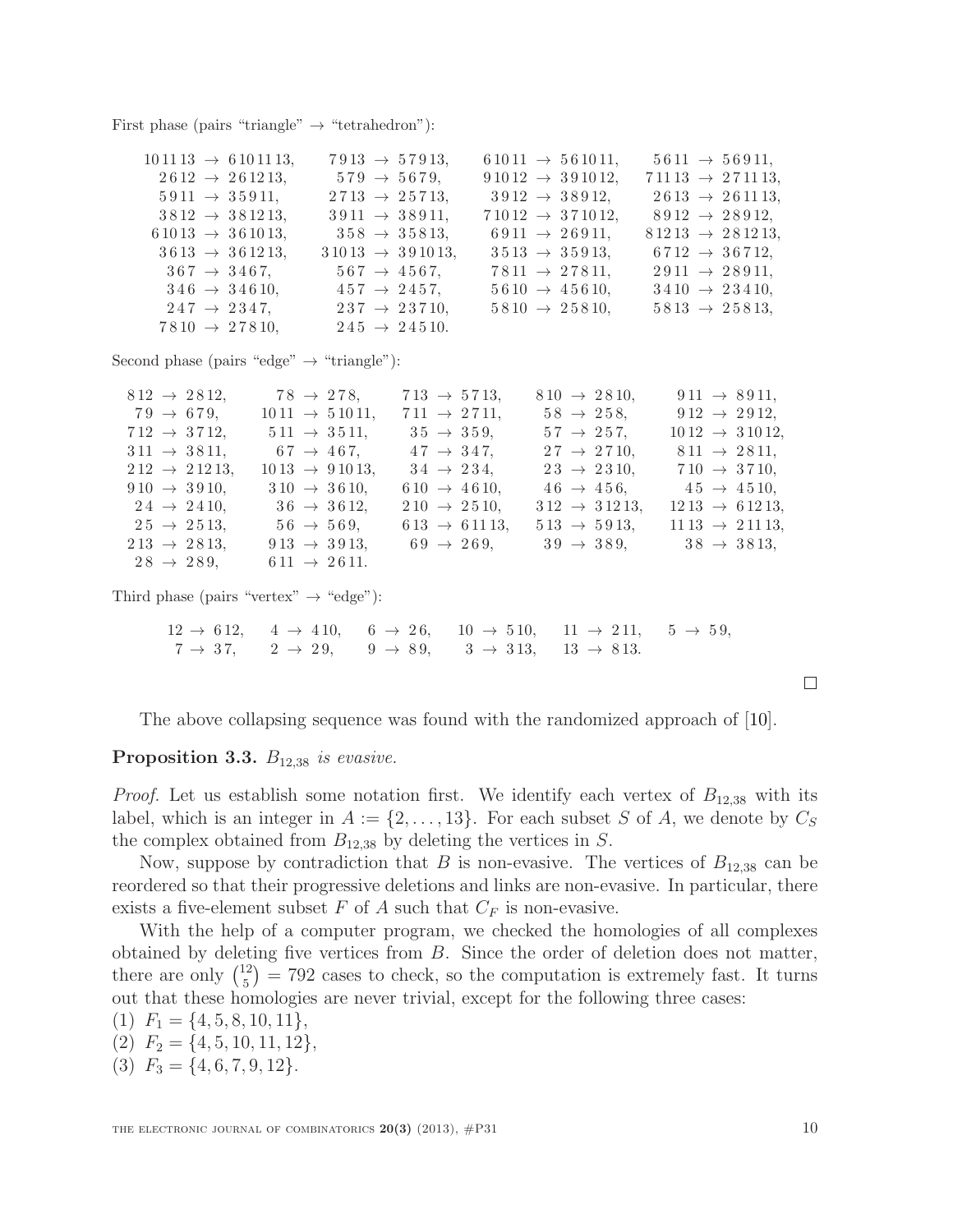

<span id="page-10-1"></span>Figure 2: The double trefoil in the sphere  $S_{33,192}$ .

So, the non-evasive complex  $C_F$  whose existence was postulated above must be either  $C_{F_1}$ , or  $C_{F_2}$ , or  $C_{F_3}$ . However, it is easy to see that the deletion of any vertex from  $C_{F_1}$  yields a non-acyclic complex. The same holds for  $C_{F_2}$  and  $C_{F_3}$ . Therefore, all three complexes  $C_{F_1}, C_{F_2}$  and  $C_{F_3}$  are evasive: A contradiction.

**Remark 3.4.** Let  $S_B$  be the sphere obtained by coning off the boundary of  $B_{12,38}$  with an extra vertex, labeled by 1. Let  $\Sigma$  be the tetrahedron 1269 and let  $\sigma$  be its facet 269. With the help of the computer, one can check that  $S_B - \Sigma$  collapses onto the 2-ball D consisting of the triangles 126, 129 and 169. Since  $D = \partial \Sigma - \sigma = \partial (S_B - \Sigma) - \sigma$ , it follows that the knotted 3-ball  $S_B - \Sigma$  is locally constructible (because it collapses onto its boundary minus the triangle  $\sigma$ ). For a proof, see [\[7\]](#page-27-16).

## <span id="page-10-0"></span>4 The double trefoil

In the following, we present the construction of a triangulated 3-sphere that contains a double trefoil knot on three edges in its 1-skeleton. In fact, there are two different ways to form the connected sum of two trefoil knots, the granny and the square knot. We base our construction on the square knot.

Let 12, 23, 13 be the three edges forming the square knot, which, for our purposes, we simply call the *double trefoil knot*. An embedding of the knot in  $\mathbb{R}^3$  is depicted in Figure [2.](#page-10-1)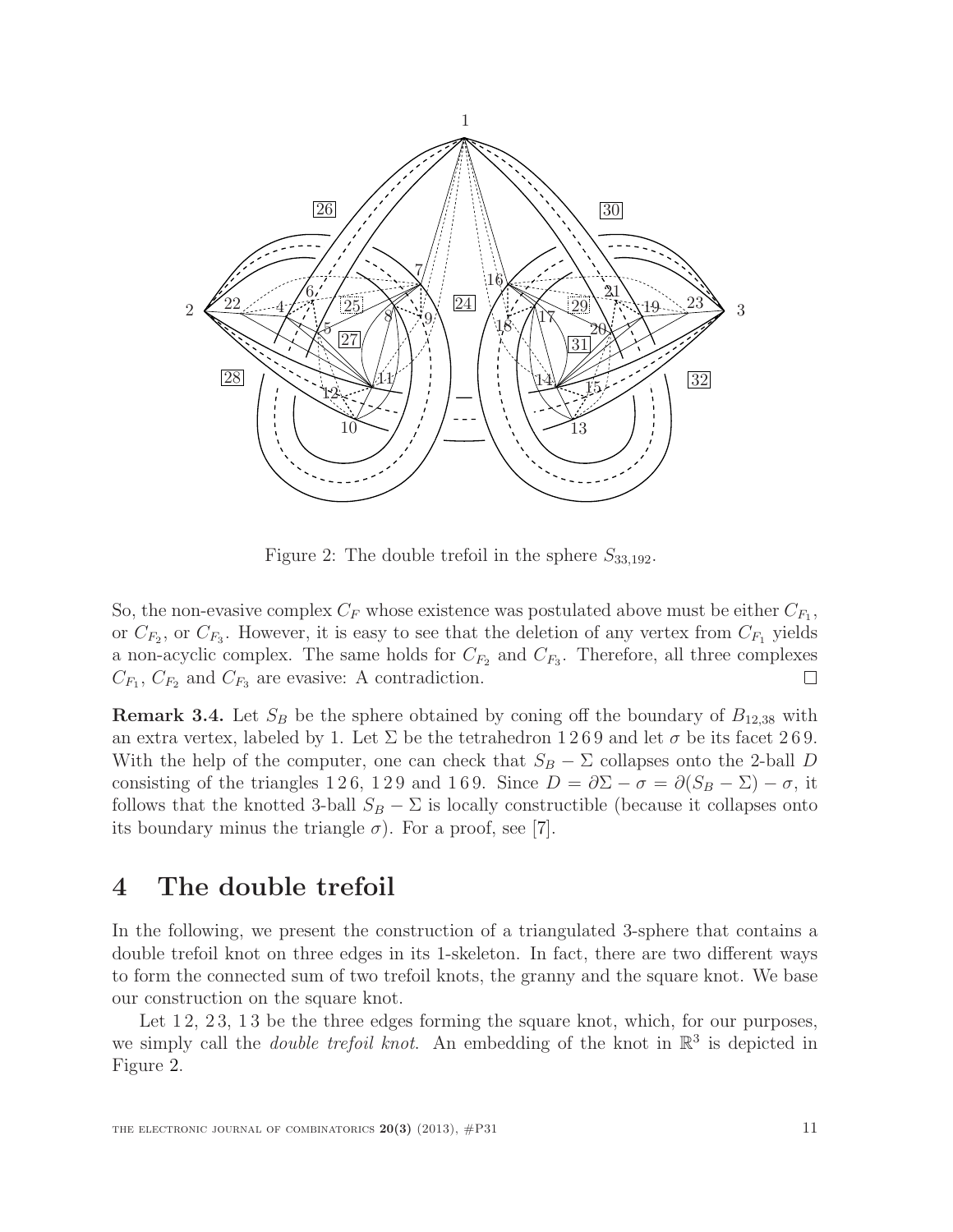

<span id="page-11-0"></span>Figure 3: The spindles of  $S_{33,192}$ .

Our strategy is to place the knot into the 1-skeleton of a triangulated 3-dimensional sphere as follows.

- We start with an embedding of the knot in  $\mathbb{R}^3$ ,
- we triangulate the region around the knot to obtain a triangulated 3-ball,
- we complete it to a triangulation of  $S<sup>3</sup>$  by adding the cone over its boundary.

Once the knot edges 12, 23, 13 are placed in  $\mathbb{R}^3$  we need to shield off these edges to prevent unwanted identifications of distant vertices later on. We protect each of the knot edges by placing a spindle around it; see Figure [3](#page-11-0) for images of the spindles and Table [2](#page-11-1) for lists of nine tetrahedra each, which form the three spindles. The additional vertices on the boundaries of the spindles allow us to close the holes of the knot by gluing in (triangulated) membrane patches.

<span id="page-11-1"></span>Table 2: Part I of the sphere  $S_{33,192}$ : The three spindles.

| 1245 | 2478 | 231011 | 3 10 13 14 | 131920 | 3 16 17 19 |
|------|------|--------|------------|--------|------------|
| 1246 | 2458 | 231012 | 3 10 11 14 | 131921 | 3 17 19 20 |
| 1256 | 2589 | 231112 | 3 11 14 15 | 132021 | 3 17 18 20 |
|      | 2569 |        | 3 11 12 15 |        | 3 18 20 21 |
|      | 2479 |        | 3 10 13 15 |        | 3 16 18 19 |
|      | 2469 |        | 3 10 12 15 |        | 3 18 19 21 |
|      |      |        |            |        |            |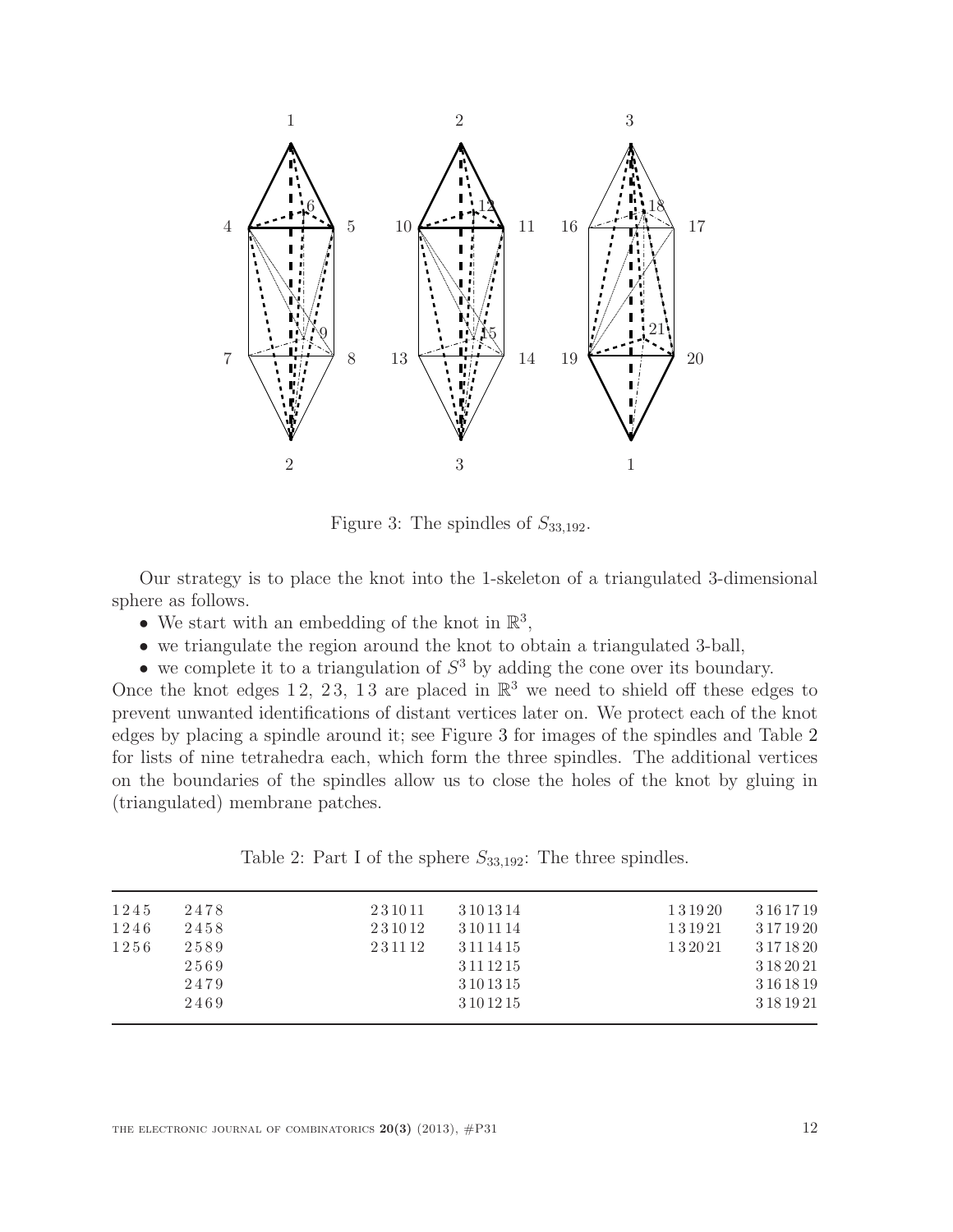|           |           |      | 1 1 1 1 4 |           |          |           |
|-----------|-----------|------|-----------|-----------|----------|-----------|
| 4511      | 157       | 1911 |           | 1 1 4 1 8 | 1 16 20  | 14 19 20  |
| 4 1 1 2 2 | 5711      | 179  |           | 1 1 6 1 8 | 14 16 20 | 14 19 23  |
| 2 1 1 2 2 | 7811      | 8911 |           | 14 17 18  | 14 16 17 | 3 1 4 2 3 |
| 2722      | 8 10 11   |      |           |           | 13 14 17 | 3 16 23   |
| 6722      | 5810      |      |           |           | 13 17 20 | 162123    |
| 4622      | 5 10 12   |      |           |           | 13 15 20 | 192123    |
| 567       | 5 1 1 1 2 |      |           |           | 14 15 20 | 16 20 21  |

<span id="page-12-0"></span>Table 3: The triangles of the membranes in the sphere  $S_{33,192}$ .

In Figure [2,](#page-10-1) the diagonal edges on the boundaries of the spindles and also the interior edges of the spindles are not shown. All that we need at the moment are the vertices on the boundaries of the spindles. For example, if we move along the left spindle 1–2 from apex 1 to apex 2, we first meet the vertices 4, 5, 6 and then the vertices 7, 8, 9 on the spindle boundary.

The membrane patches can be read off from Table [3.](#page-12-0) The central triangle 1 11 14 connects the left part with the right part of Figure [2](#page-10-1) and contributes to the closure of the upper central hole. Next to the triangle 1 11 14 on the left hand side in Figure [2](#page-10-1) is the triangle 1 9 11 from the third column of Table [3,](#page-12-0) followed by triangle 1 7 9 and so on. Once all the membrane triangles of Table [3](#page-12-0) are in place in Figure [2,](#page-10-1) the resulting complex is a mixed 2- and 3-dimensional simplicial complex, consisting of spindle tetrahedra and membrane triangles. Since we closed all holes of the initial double trefoil knot, the resulting complex is contractible.

Our next aim is to thicken the intermediate mixed 2- and 3-dimensional complex to a triangulated 3-ball  $B_{32,140}$  $B_{32,140}$  $B_{32,140}$ . For this end we add local cones to Figure 2 with respect to the nine new vertices 24, 25, . . . , 32. These cones are listed in Table [4,](#page-13-0) the positions of their apices are marked in Figure [2](#page-10-1) by boxes containing the new vertices.

If we add together all the (spindle) tetrahedra from Table [2](#page-11-1) (Part I of the sphere  $S_{33,192}$ ) with all the (cone) tetrahedra from Table [4](#page-13-0) (Part II of the sphere  $S_{33,192}$ ), we obtain a triangulated 3-ball  $B_{32,140}$  with 32 vertices and 140 tetrahedral facets. By construction, the 3-ball  $B_{32,140}$  contains the double trefoil knot in its 1-skeleton and all the membrane triangles in its 2-skeleton.

In a final step, we add to the 3-ball  $B_{32,140}$  the cone over its boundary with respect the vertex 33 (Part III of the sphere  $S_{33,192}$  with tetrahedra as listed in Table [5\)](#page-14-0) to obtain the 3-sphere  $S_{33,192}$ .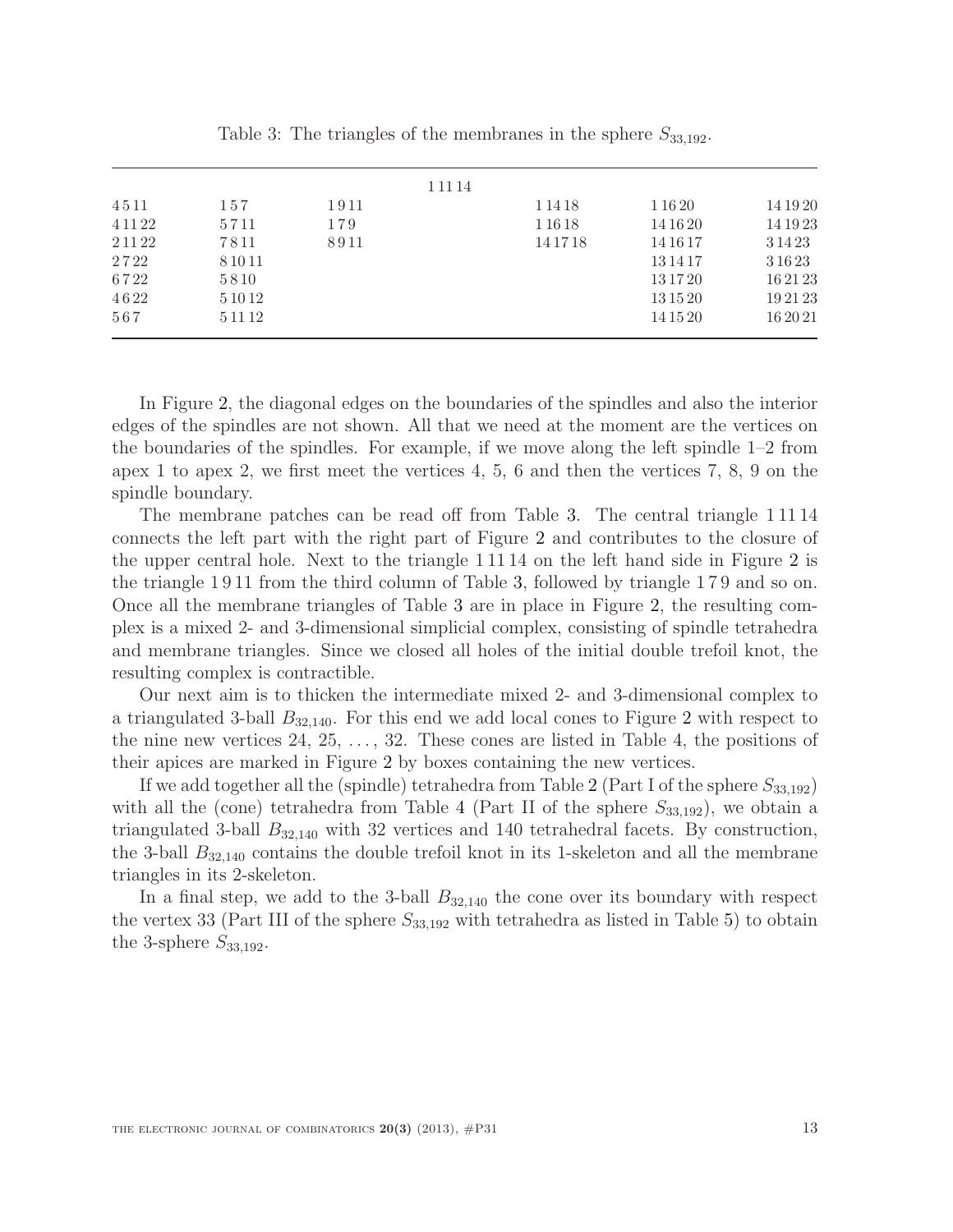| 462425     | 17926      | 152627      | 17924         | 19 21 24 29 | 1 16 18 30    | 1203031     |
|------------|------------|-------------|---------------|-------------|---------------|-------------|
| 562425     | 27926      | 5 11 26 27  | 191124        | 20 21 24 29 | 3 16 18 30    | 14 20 30 31 |
| 5 10 24 25 | 1567       | 10 11 26 27 | 891124        | 13 20 24 29 | 1 16 20 21    | 13 14 30 31 |
| 5 10 12 25 | 16726      | 8101127     | 8 10 11 24    | 13 15 20 29 | 1 16 21 30    | 13 14 17 31 |
| 5 11 12 25 | 672226     | 781127      | 581024        | 14 15 20 29 | 16 21 23 30   | 14 16 17 31 |
| 571125     | 272226     | 571127      | 56924         | 14 16 20 29 | 3 16 23 30    | 14 16 20 31 |
| 781125     | 14626      | 15727       | 58924         | 14 16 17 29 | 1 19 21 30    | 1 16 20 31  |
| 891125     | 462226     |             | 46924         | 14 17 18 29 | 19 21 23 30   |             |
| 56725      | 14526      | 8 10 27 28  | 47924         | 16 20 21 29 | 1 19 20 30    | 13 17 31 32 |
| 672225     | 451126     | 581028      |               | 16 21 23 29 | 14 19 20 30   | 13 17 20 32 |
| 462225     | 4 11 22 26 | 5 10 12 28  | 1 1 1 1 4 2 4 | 19 21 23 29 | 14 19 23 30   | 13 15 20 32 |
| 272225     | 2 11 22 26 | 5 11 12 28  | 10 11 14 24   | 3 16 23 29  | 3 14 23 30    | 14 15 20 32 |
| 27825      | 2 10 11 26 | 451128      | 10 13 14 24   | 3 16 17 29  | 3 1 3 1 4 3 0 | 14 19 20 32 |
| 28925      |            | 4 11 22 28  |               | 3171829     |               | 14 19 23 32 |
|            |            | 2 11 22 28  | 1 16 18 24    |             |               | 3 14 23 32  |
|            |            | 2 11 12 28  | 1 14 18 24    |             |               | 3 14 15 32  |
|            |            | 2 10 12 28  | 14 17 18 24   |             |               | 3 13 15 32  |
|            |            | 2 10 26 28  | 13 14 17 24   |             |               | 3133032     |
|            |            | 10 26 27 28 | 13 17 20 24   |             |               | 13 30 31 32 |
|            |            | 45828       | 17 18 20 24   |             |               | 17 19 20 32 |
|            |            |             | 18 20 21 24   |             |               |             |
|            |            |             | 16 18 19 24   |             |               |             |
|            |            |             | 18 19 21 24   |             |               |             |
|            |            |             |               |             |               |             |

<span id="page-13-0"></span>Table 4: Part II of the sphere  $S_{33,192}$ : Tetrahedra to be added to Part I to obtain a ball  $B_{32,140}$ .

**Proposition 4.1.** The 3-sphere  $S_{33,192}$  consists of 192 tetrahedra and 33 vertices. It has face vector  $f = (33, 225, 384, 192)$  and contains the double trefoil knot on three edges in its 1-skeleton.

The 3-sphere  $S_{33,192}$  is not minimal with the property of containing the double trefoil knot in its 1-skeleton. One way of obtaining smaller triangulations is by applying bistellar flips, cf. [\[13\]](#page-27-6), to the triangulation  $S_{33,192}$ . If we want to keep the knot while doing local bistellar modifications on the triangulation, we merely have to exclude the knot edges 1 2, 2 3, 1 3 as pivot edges in the bistellar flip program BISTELLAR [\[28\]](#page-28-8). The smallest triangulation we found this way is  $S_{16,92}$  $S_{16,92}$  $S_{16,92}$ ; see Table 6 for the list of facets of  $S_{16,92}$ .

**Theorem 4.2.** The 3-sphere  $S_{16,92}$  has 92 tetrahedra and 16 vertices. It has face vector  $f = (16, 108, 184, 92)$  and contains the double trefoil knot on three edges in its 1-skeleton.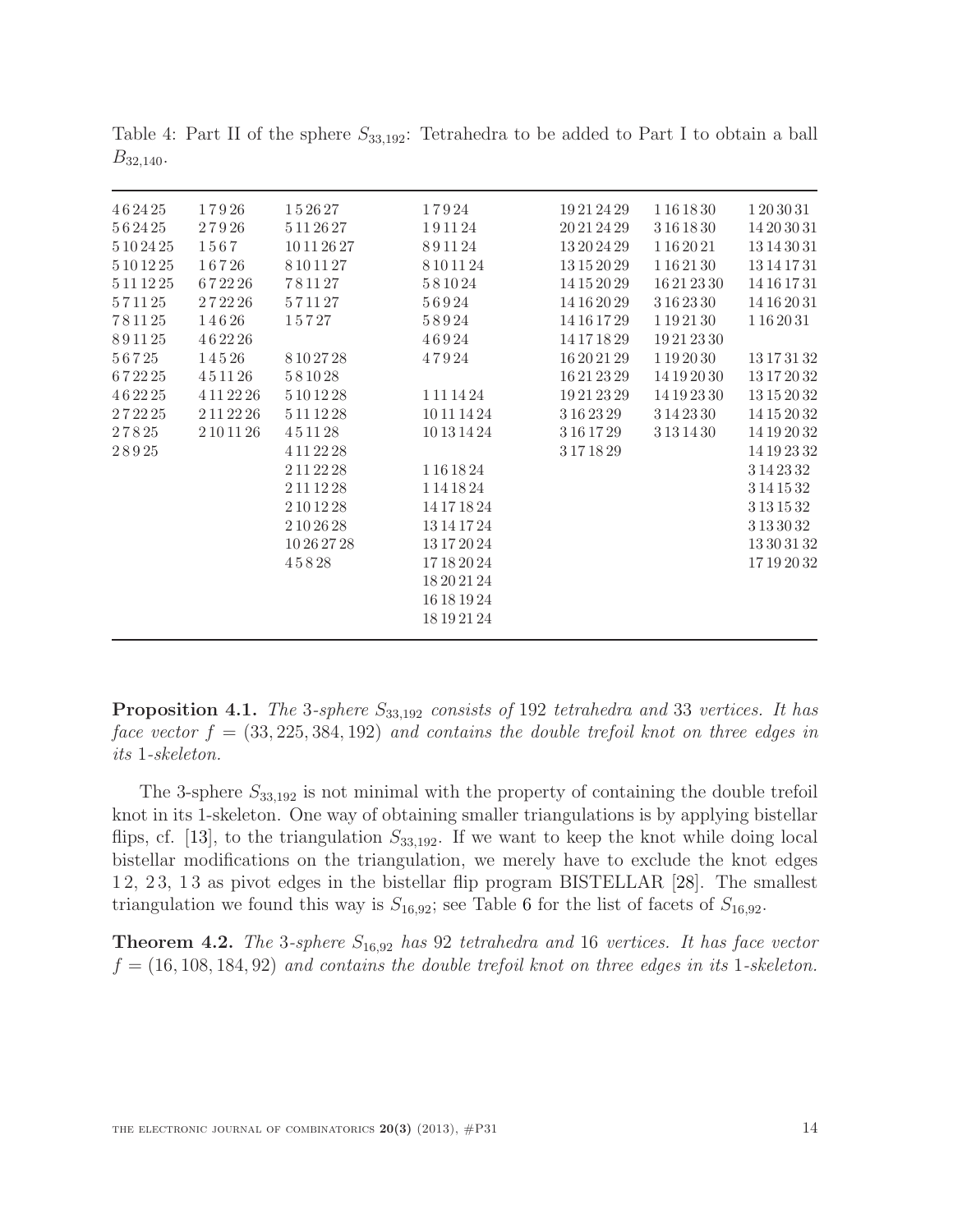| 172433      | 172733        | 191133      | 192633        | 1 1 1 1 4 3 3 | 1 14 18 33  | 1 16 24 33    |
|-------------|---------------|-------------|---------------|---------------|-------------|---------------|
| 1 16 31 33  | 1 1 8 3 0 3 3 | 1 26 27 33  | 1 30 31 33    | 292533        | 292633      | 2 2 2 2 5 3 3 |
|             | 2 26 28 33    | 3 18 29 33  | 3 18 30 33    | 3 23 29 33    |             | 3 30 32 33    |
| 47833       | 472433        | 482833      | 4 2 2 2 5 3 3 | 4 22 28 33    | 4 24 25 33  | 782733        |
| 8272833     | 9 11 25 33    | 10 12 15 33 | 10 12 25 33   | 10 13 15 33   | 10 13 24 33 | 10 24 25 33   |
| 11 12 15 33 | 11 12 25 33   | 11 14 15 33 | 13 15 29 33   | 13 24 29 33   | 14 15 29 33 | 14 18 29 33   |
| 16 17 19 33 | 16 17 31 33   | 16 19 24 33 | 17 19 32 33   | 17313233      | 19 23 29 33 | 19 23 32 33   |
| 19 24 29 33 | 26 27 28 33   | 30 31 32 33 |               |               |             |               |
|             |               |             |               |               |             |               |

<span id="page-14-0"></span>Table 5: Part III of the sphere  $S_{33,192}$ : Cone over the boundary of the ball  $B_{32,140}$ .

<span id="page-14-1"></span>Table 6: The sphere  $S_{16,92}$ .

| 1256          | 12512         | 12612      | 1378        | 13711   | 13811   | 1456       | 14516      |
|---------------|---------------|------------|-------------|---------|---------|------------|------------|
| 14612         | 141013        | 141016     | 141213      | 151213  | 151316  | 1789       | 17911      |
| 18914         | 181014        | 181015     | 181115      | 191115  | 191415  | 1 10 13 14 | 1 10 15 16 |
| 1 1 3 1 4 1 6 | 1 1 4 1 5 1 6 | 23413      | 23415       | 231315  | 2478    | 24715      | 24816      |
| 241013        | 241016        | 25614      | 251214      | 26812   | 26816   | 26914      | 26916      |
| 2789          | 27910         | 271013     | 271315      | 28914   | 281214  | 291016     | 341213     |
| 341215        | 3567          | 35614      | 3578        | 35811   | 351114  | 36716      | 36914      |
| 36916         | 371114        | 371416     | 391213      | 391216  | 391315  | 391415     | 3 12 15 16 |
| 3 14 15 16    | 4567          | 4578       | 45816       | 46715   | 461215  | 581113     | 581316     |
| 5 11 12 13    | 5 11 12 14    | 671315     | 671316      | 681215  | 681315  | 681316     | 791012     |
| 791112        | 7101214       | 7101314    | 7111214     | 7131416 | 8101214 | 8101215    | 8 11 13 15 |
| 9 10 12 16    | 9 1 1 1 2 1 3 | 9 11 13 15 | 10 12 15 16 |         |         |            |            |
|               |               |            |             |         |         |            |            |

If we remove from the 3-sphere  $S_{16,92}$  the facet 191415, then the resulting 3-ball is LC, although it contains a double trefoil knot as a three-edge subcomplex.

**Proposition 4.3.** The removal of the tetrahedron 191415 from  $S_{16,92}$  yields a locally constructible 3-ball  $B_{16,91}$  with 16 vertices and 91 tetrahedra.

*Proof.* Let D be the 2-ball given by the triangles  $1915$ ,  $11415$  and  $91415$ . Clearly D is a subcomplex of the boundary of  $B_{16,91}$ ; it is in fact equal to  $\partial B_{16,91}$  minus the triangle 1914. Our goal is to show that  $B_{16,91}$  collapses onto D. The following is a certificate that this is true.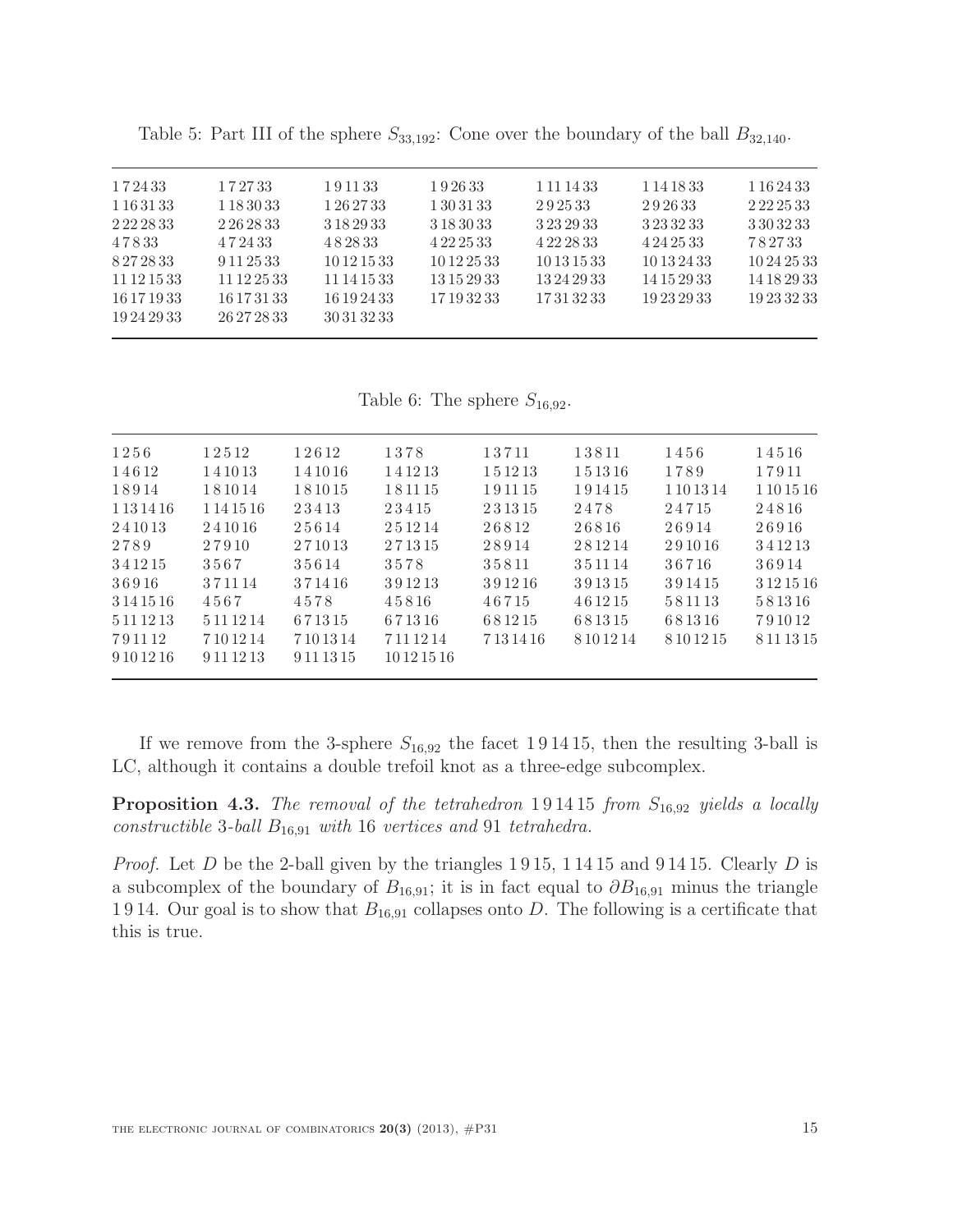First phase (pairs "triangle"  $\rightarrow$  "tetrahedron"):

| $1914 \rightarrow 18914$ ,           | $8914 \rightarrow 28914,$                                 | $189 \rightarrow 1789$ ,                                                                                             | $289 \rightarrow 2789$ ,                               |
|--------------------------------------|-----------------------------------------------------------|----------------------------------------------------------------------------------------------------------------------|--------------------------------------------------------|
|                                      | $178 \rightarrow 1378, \qquad 137 \rightarrow 13711,$     | $378 \rightarrow 3578$ ,                                                                                             | $138 \rightarrow 13811,$                               |
|                                      | $278 \rightarrow 2478$ , $2814 \rightarrow 281214$ ,      | $1711 \rightarrow 17911,$ $357 \rightarrow 3567,$                                                                    |                                                        |
| $567 \rightarrow 4567$ ,             | $3811 \rightarrow 35811,$                                 | $248 \rightarrow 24816,$                                                                                             | $3711 \rightarrow 371114$ ,                            |
|                                      | $279 \rightarrow 27910,$ $5811 \rightarrow 581113,$       | $1811 \rightarrow 181115$ ,                                                                                          | $4816 \rightarrow 45816,$                              |
|                                      | $1815 \rightarrow 181015, \qquad 2914 \rightarrow 26914,$ | $81115 \rightarrow 8111315,$                                                                                         | $5816 \rightarrow 581316,$                             |
| $51316 \rightarrow 151316,$          |                                                           | $269 \rightarrow 26916,$ $1911 \rightarrow 191115,$                                                                  | $11\,13\,15 \rightarrow 9\,11\,13\,15,$                |
|                                      |                                                           | $1810 \rightarrow 181014,$ $6916 \rightarrow 36916,$ $247 \rightarrow 24715,$                                        | $2415 \rightarrow 23415$ ,                             |
| $11014 \rightarrow 1101314,$         |                                                           | $457 \rightarrow 4578$ , $2916 \rightarrow 291016$ ,                                                                 | $3511 \rightarrow 351114$ ,                            |
| $1513 \rightarrow 151213,$           | $81014 \rightarrow 8101214,$                              | $4516 \rightarrow 14516,$ $145 \rightarrow 1456,$                                                                    |                                                        |
| $356 \rightarrow 35614,$             | $11314 \rightarrow 1131416$ ,                             |                                                                                                                      | $1512 \rightarrow 12512,$ $71114 \rightarrow 7111214,$ |
|                                      |                                                           | $91315 \rightarrow 391315, \qquad 3913 \rightarrow 391213, \qquad 156 \rightarrow 1256,$                             | $3714 \rightarrow 371416$ ,                            |
|                                      |                                                           | $71416 \rightarrow 7131416, \quad 5614 \rightarrow 25614, \quad 234 \rightarrow 23413, \quad 146 \rightarrow 14612,$ |                                                        |
| $6713 \rightarrow 671316$ ,          |                                                           | $81015 \rightarrow 8101215,$ $467 \rightarrow 46715,$ $1416 \rightarrow 141016,$                                     |                                                        |
| $51113 \rightarrow 5111213,$         |                                                           | $4612 \rightarrow 461215, \qquad 21016 \rightarrow 241016,$                                                          | $11\,12\,14 \rightarrow 5\,11\,12\,14,$                |
| $2\,5\,12 \rightarrow 2\,5\,12\,14,$ | $41215 \rightarrow 341215,$                               | $31213 \rightarrow 341213,$                                                                                          | $3\,9\,16 \rightarrow 3\,9\,12\,16,$                   |
| $31215 \rightarrow 3121516,$         | $3614 \rightarrow 36914,$                                 | $101215 \rightarrow 10121516,$ $6716 \rightarrow 36716,$                                                             |                                                        |
| $101214 \rightarrow 7101214,$        | $11016 \rightarrow 1101516,$                              | $1612 \rightarrow 12612$ ,                                                                                           | $71012 \rightarrow 791012$ ,                           |
|                                      |                                                           | $71315 \rightarrow 271315,$ $2816 \rightarrow 26816,$ $91016 \rightarrow 9101216,$ $2413 \rightarrow 241013,$        |                                                        |
|                                      |                                                           | $61316 \rightarrow 681316,$ $7912 \rightarrow 791112,$ $31315 \rightarrow 231315,$                                   | $41213 \rightarrow 141213$ ,                           |
|                                      |                                                           | $41013 \rightarrow 141013,$ $6815 \rightarrow 681215,$ $2812 \rightarrow 26812,$                                     | $3915 \rightarrow 391415$ ,                            |
| $31416 \rightarrow 3141516,$         | $11416 \rightarrow 1141516.$                              |                                                                                                                      |                                                        |

Second phase (pairs "edge"  $\rightarrow$  "triangle"):

| $89 \rightarrow 789$ ,           | $29 \rightarrow 2910,$           | $16 \to 126$ ,                   | $516 \rightarrow 1516,$           | $38 \to 358$ ,                  |
|----------------------------------|----------------------------------|----------------------------------|-----------------------------------|---------------------------------|
| $815 \rightarrow 81215$ ,        | $13 \to 1311$ ,                  | $1315 \rightarrow 21315$ ,       | $15 \to 125$ ,                    | $17 \to 179$ ,                  |
| $810 \rightarrow 81012$ ,        | $18 \rightarrow 1814$ ,          | $811 \rightarrow 81113$ ,        | $28 \to 268$ ,                    | $35 \to 3514$ ,                 |
| $11\,13 \rightarrow 11\,12\,13,$ | $12 \rightarrow 1212$ ,          | $814 \rightarrow 81214,$         | $57 \to 578$ ,                    | $916 \rightarrow 91216$ ,       |
| $613 \rightarrow 6813$ ,         | $311 \rightarrow 31114$ ,        | $812 \rightarrow 6812,$          | $913 \rightarrow 91213$ ,         | $78 \rightarrow 478$ ,          |
| $111 \rightarrow 11115$ ,        | $11\,14 \rightarrow 5\,11\,14,$  | $11\,15 \rightarrow 9\,11\,15$ , | $48 \to 458$ ,                    | $45 \to 456$ ,                  |
| $511 \rightarrow 51112$ ,        | $56 \rightarrow 256$ ,           | $47 \rightarrow 4715$ ,          | $58 \rightarrow 5813,$            | $25 \rightarrow 2514$ ,         |
| $46 \rightarrow 4615,$           | $513 \rightarrow 51213$ ,        | $512 \rightarrow 51214$ ,        | $68 \rightarrow 6816,$            | $415 \rightarrow 3415$ ,        |
| $12\,13 \rightarrow 112\,13,$    | $813 \rightarrow 81316$ ,        | $112 \rightarrow 1412$ ,         | $412 \rightarrow 3412$ ,          | $34 \rightarrow 3413,$          |
| $313 \rightarrow 2313$ ,         | $23 \rightarrow 2315$ ,          | $215 \rightarrow 2715$ ,         | $413 \rightarrow 1413$ ,          | $715 \rightarrow 6715$ ,        |
| $67 \rightarrow 367$ ,           | $27 \to 2713$ ,                  | $615 \rightarrow 61215$ ,        | $612 \rightarrow 2612$ ,          | $37 \to 3716$ ,                 |
| $14 \rightarrow 1410,$           | $1215 \rightarrow 121516$ ,      | $716 \rightarrow 71316$ ,        | $213 \rightarrow 21013$ ,         | $212 \rightarrow 21214$ ,       |
| $210 \rightarrow 2410,$          | $214 \rightarrow 2614$ ,         | $410 \rightarrow 41016,$         | $24 \rightarrow 2416$ ,           | $1214 \rightarrow 71214$ ,      |
| $26 \rightarrow 2616,$           | $713 \rightarrow 71314$ ,        | $616 \rightarrow 3616$ ,         | $714 \rightarrow 71014,$          | $614 \rightarrow 6914$ ,        |
| $69 \to 369,$                    | $712 \rightarrow 71112$ ,        | $710 \rightarrow 7910,$          | $79 \rightarrow 7911$             | $911 \rightarrow 91112$ ,       |
| $1014 \rightarrow 101314$ ,      | $910 \rightarrow 91012$ ,        | $912 \rightarrow 3912$ ,         | $1012 \rightarrow 101216$ ,       | $12\,16 \rightarrow 3\,12\,16,$ |
| $13\,14 \rightarrow 13\,14\,16,$ | $1013 \rightarrow 11013$ ,       | $39 \rightarrow 3914,$           | $14\,16 \rightarrow 14\,15\,16$ , | $110 \rightarrow 11015$ ,       |
| $13\,16 \rightarrow 1\,13\,16,$  | $10\,16 \rightarrow 10\,15\,16,$ | $314 \rightarrow 31415$ ,        | $315 \rightarrow 31516$ ,         | $116 \rightarrow 11516.$        |

Third phase (pairs "vertex"  $\rightarrow$  "edge"):

 $13 \ \rightarrow \ 113, \ \ 5 \ \rightarrow \ 5 \ 14, \ \ 6 \ \rightarrow \ 3 \ 6, \quad \ 10 \ \rightarrow \ 10 \ 15, \quad \ 7 \ \rightarrow \ 7 \ 11, \quad \ 11 \ \rightarrow \ 11 \ 12, \ \ 12 \ \rightarrow \ 3 \ 12,$  $2\ \rightarrow\ 2\ 16,\ \ 3\ \rightarrow\ 3\ 16,\ \ 4\ \rightarrow\ 4\ 16,\quad 8\ \rightarrow\ 8\ 16,\quad 16\ \rightarrow\ 15\ 16.$ 

 $\hfill \square$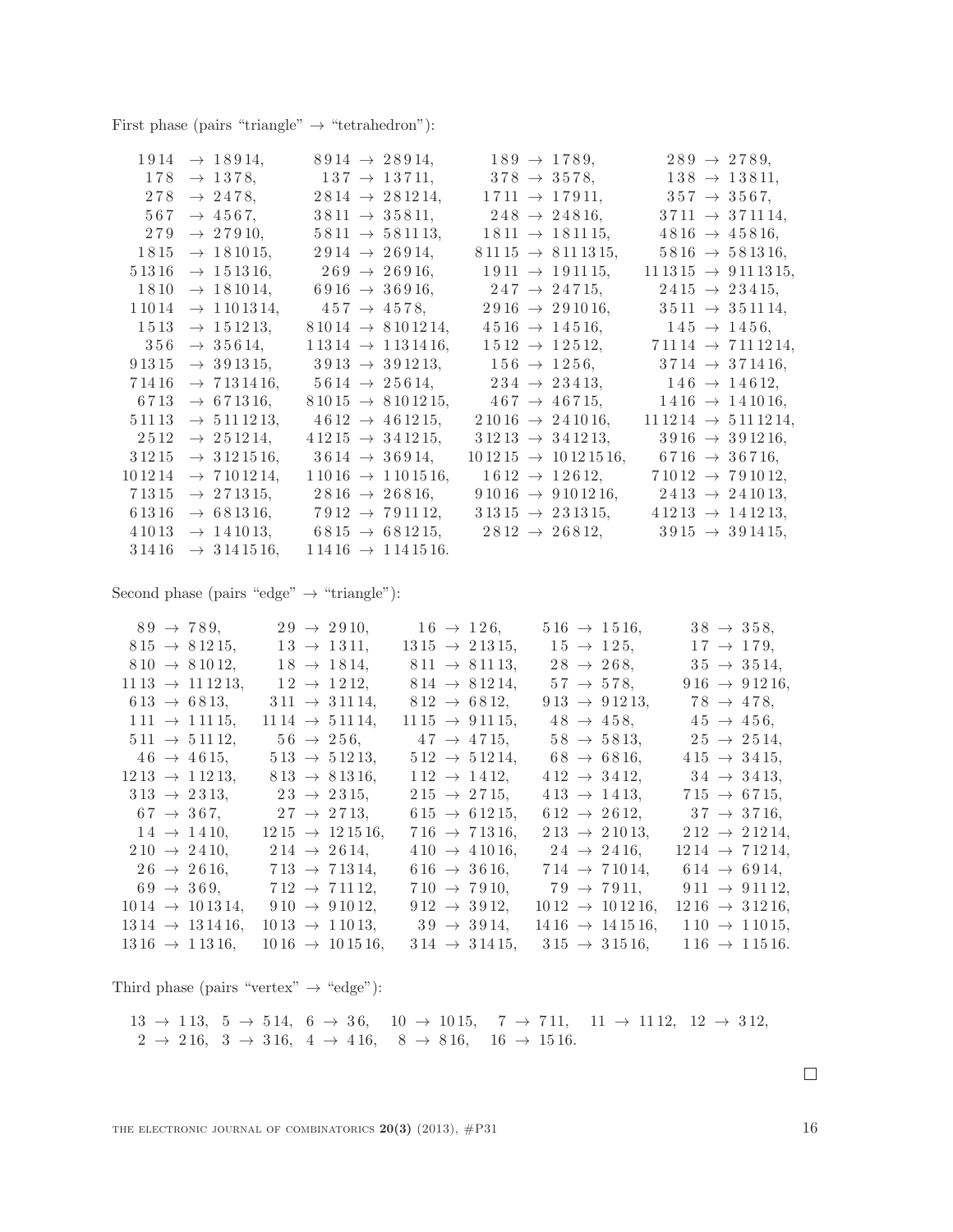If we remove from the 3-sphere  $S_{16,92}$  the entire star of the vertex 1 (one of the three knot vertices), we obtain a 3-ball  $B_{15,66}$ . By construction,  $B_{15,66}$  contains a knotted spanning edge 23, where the knot is the double trefoil. We proceed now to show the following properties:

- (1)  $B_{15,66}$  is not rectilinearly-embeddable in  $\mathbb{R}^3$ ;
- (2)  $B_{15,66}$  is not collapsible;
- $(3)$   $B_{15,66}$  admits a discrete Morse function with one critical vertex, one critical edge and one critical triangle.

### **Proposition 4.4.**  $B_{15,66}$  is not rectilinearly-embeddable in  $\mathbb{R}^3$ .

*Proof.* The boundary of  $B_{15,66}$  consists of the following 26 triangles:

2 5 6, 2 5 12, 2 6 12, 3 7 8, 3 7 11, 3 8 11, 4 5 6, 4 5 16, 4 6 12, 4 10 13, 4 10 16, 4 12 13, 5 12 13, 5 13 16, 7 8 9, 7 9 11, 8 9 14, 8 10 14, 8 10 15, 8 11 15, 9 11 15, 9 14 15, 10 13 14, 10 15 16, 13 14 16, 14 15 16.

In particular, the five edges 2 5, 5 13, 10 13, 8 10 and 3 8 form a boundary path from the vertex 2 to the vertex 3. Together with the interior edge 2 3, this path closes up to a hexagonal double trefoil knot. By Theorem [2.2,](#page-7-1)  $B_{15,66}$  cannot be rectilinearly embedded in  $\mathbb{R}^3$ .  $\overline{\phantom{a}}$ 

**Theorem 4.5.**  $B_{15,66}$  admits a discrete Morse function with three critical faces, all of them belonging to the boundary  $\partial B_{15,66}$ .

*Proof.* We will show that there is a 2-dimensional subcomplex C of  $B_{15,66}$  such that:

- $B_{15,66}$  collapses onto C and
- C minus the triangle 258 collapses onto a pentagon.

Here is the right collapsing sequence:

First phase (pairs "triangle"  $\rightarrow$  "tetrahedron"):

| $41016 \rightarrow 241016.$             | $41013 \rightarrow 241013.$   | $91415 \rightarrow 391415.$             | $101516 \rightarrow 10121516,$          |
|-----------------------------------------|-------------------------------|-----------------------------------------|-----------------------------------------|
| $81115 \rightarrow 8111315$ ,           | $3811 \rightarrow 35811,$     | $81315 \rightarrow 681315,$             | $13\,14\,16 \rightarrow 7\,13\,14\,16,$ |
| $4516 \rightarrow 45816,$               | $6815 \rightarrow 681215$ ,   | $456 \rightarrow 4567$ ,                | $81015 \rightarrow 8101215$ ,           |
| $8914 \rightarrow 28914$ ,              | $2413 \rightarrow 23413$ ,    | $14\,15\,16 \rightarrow 3\,14\,15\,16,$ | $2512 \rightarrow 251214$ ,             |
| $4816 \rightarrow 24816,$               | $2814 \rightarrow 281214$ ,   | $248 \rightarrow 2478$                  | $81012 \rightarrow 8101214,$            |
| $2313 \rightarrow 231315$ ,             | $3711 \rightarrow 371114$ ,   | $4612 \rightarrow 461215$ ,             | $2612 \rightarrow 26812$ ,              |
| $91115 \rightarrow 9111315$ ,           | $2816 \rightarrow 26816,$     | $41215 \rightarrow 341215.$             | $289 \rightarrow 2789$ ,                |
| $31416 \rightarrow 371416$ ,            | $458 \rightarrow 4578$        | $567 \rightarrow 3567$                  | $356 \rightarrow 35614$ ,               |
| $6813 \rightarrow 681316,$              | $31315 \rightarrow 391315$ ,  | $3413 \rightarrow 341213$ ,             | $5816 \rightarrow 581316$ ,             |
| $247 \rightarrow 24715$ ,               | $51214 \rightarrow 5111214,$  | $357 \rightarrow 3578$ ,                | $2616 \rightarrow 26916,$               |
| $12\,15\,16 \rightarrow 3\,12\,15\,16.$ | $2415 \rightarrow 23415$ ,    | $61316 \rightarrow 671316$ ,            | $2914 \rightarrow 26914$ ,              |
| $2916 \rightarrow 291016$ ,             | $2614 \rightarrow 25614$ ,    | $51213 \rightarrow 5111213.$            | $31216 \rightarrow 391216,$             |
| $71314 \rightarrow 7101314,$            | $31114 \rightarrow 351114$ .  | $71114 \rightarrow 7111214$ ,           | $51113 \rightarrow 581113$ .            |
| $91216 \rightarrow 9101216$ ,           | $71013 \rightarrow 271013,$   | $91012 \rightarrow 791012.$             | $7910 \rightarrow 27910,$               |
| $3614 \rightarrow 36914.$               | $3916 \rightarrow 36916$ ,    | $367 \rightarrow 36716$ ,               | $4715 \rightarrow 46715$ ,              |
| $31213 \rightarrow 391213.$             | $71012 \rightarrow 7101214$ , | $21315 \rightarrow 271315.$             | $7912 \rightarrow 791112$ ,             |
| $91112 \rightarrow 9111213$ ,           | $6715 \rightarrow 671315.$    |                                         |                                         |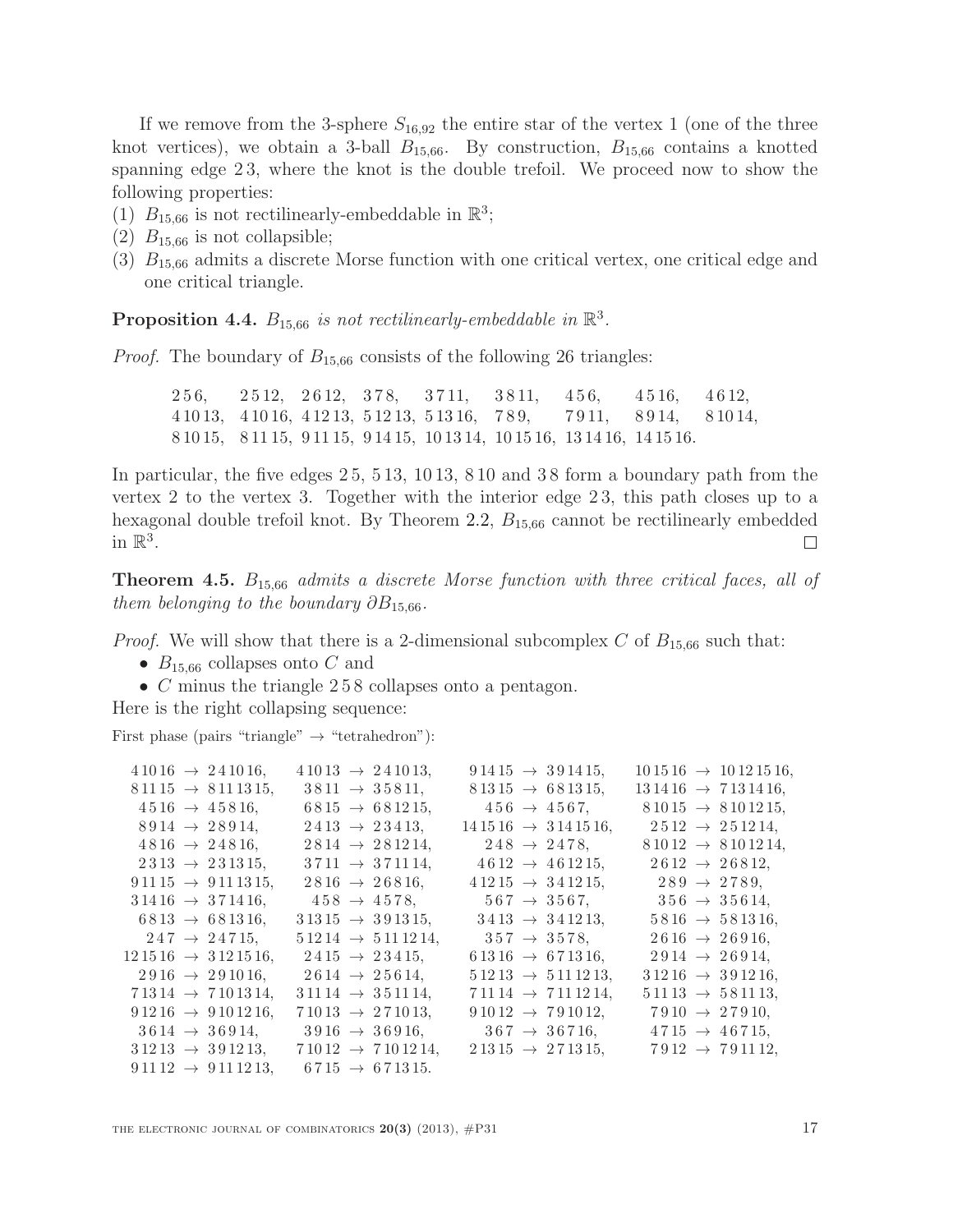Second phase (pairs "edge"  $\rightarrow$  "triangle"):

| $89 \rightarrow 789.$             | $1416 \rightarrow 71416$ ,       | $45 \to 457$ .             | $311 \rightarrow 3511$ ,    | $1015 \rightarrow 101215$ , |
|-----------------------------------|----------------------------------|----------------------------|-----------------------------|-----------------------------|
|                                   |                                  |                            |                             |                             |
| $1415 \rightarrow 31415$ ,        | $13\,14 \rightarrow 10\,13\,14,$ | $57 \to 578$ ,             | $810 \rightarrow 81014$ ,   | $814 \rightarrow 81214$ ,   |
| $410 \rightarrow 2410.$           | $413 \rightarrow 41213$ ,        | $1516 \rightarrow 31516,$  | $516 \rightarrow 51316$ ,   | $416 \rightarrow 2416$ ,    |
| $12\,16 \rightarrow 10\,12\,16$ , | $48 \rightarrow 478$             | $1013 \rightarrow 21013$ , | $1012 \rightarrow 101214$ , | $24 \rightarrow 234$ .      |
| $412 \rightarrow 3412$ ,          | $216 \rightarrow 21016$ ,        | $23 \rightarrow 2315$ ,    | $513 \rightarrow 5813$ ,    | $215 \rightarrow 2715$ ,    |
| $11\,15 \rightarrow 11\,13\,15,$  | $1016 \rightarrow 91016$ ,       | $313 \rightarrow 3913$ .   | $916 \rightarrow 6916,$     | $910 \rightarrow 2910.$     |
| $1014 \rightarrow 71014$ ,        | $213 \rightarrow 2713$ ,         | $715 \rightarrow 71315$ ,  | $710 \rightarrow 2710,$     | $47 \to 467$ ,              |
| $815 \rightarrow 81215$ ,         | $46 \rightarrow 4615,$           | $415 \rightarrow 3415$ ,   | $512 \rightarrow 51112.$    |                             |

Let C be the obtained 2-complex. Note that C contains the triangle  $258$ , which belongs to  $\partial B_{15,66}$  and has not been collapsed yet. Let D be the complex obtained from C after removing the (interior of the) triangle 2 5 8. Here is a proof:

First phase (pairs "edge"  $\rightarrow$  "triangle"):

 $25 \rightarrow 2514$ ,  $214 \rightarrow 21214$ ,  $56 \rightarrow 5614$ ,  $614 \rightarrow 6914$ ,  $914 \rightarrow 3914$ ,  $212 \rightarrow 2812$ ,  $812 \rightarrow 6812$ ,  $612 \rightarrow 61215$ ,  $615 \rightarrow 61315$ ,  $1215 \rightarrow 31215$ ,  $315 \rightarrow 3915$ ,  $1315 \rightarrow 91315$ ,  $613 \rightarrow 6713$ ,  $312 \rightarrow 3912$ ,  $912 \rightarrow 91213$ ,  $39 \rightarrow 369$ ,  $713 \rightarrow 71316$ ,  $36 \rightarrow 3616$ ,  $316 \rightarrow 3716$ ,  $1213 \rightarrow 111213$ ,  $67 \rightarrow 6716, \quad 616 \rightarrow 6816, \quad 816 \rightarrow 81316, \quad 68 \rightarrow 268, \quad 913 \rightarrow 91113,$  $26 \rightarrow 269$ ,  $813 \rightarrow 81113$ ,  $28 \rightarrow 278$ ,  $78 \rightarrow 378$ ,  $38 \rightarrow 358$ ,  $37 \rightarrow 3714$ ,  $35 \rightarrow 3514$ ,  $811 \rightarrow 5811$ ,  $514 \rightarrow 51114$ ,  $29 \rightarrow 279$ ,  $911 \rightarrow 7911, 711 \rightarrow 71112, 1112 \rightarrow 111214, 712 \rightarrow 71214.$ 

Final phase (pairs "vertex"  $\rightarrow$  "edge"):

 $2 \rightarrow 27, 15 \rightarrow 915, 3 \rightarrow 314, 12 \rightarrow 1214, 6 \rightarrow 69, 8 \rightarrow 58, 5 \rightarrow 511, 9 \rightarrow 79.$ 

At this point we are left with the pentagon P given by the five edges 7 14, 7 16, 11 13, 11 14, and 13 16. The latter edge, 13 16, belongs to the boundary of  $B_{15,66}$ . Clearly, P minus this edge yields a collapsible 1-ball. Thus,  $B_{15,66}$  admits a discrete Morse function whose critical faces are the vertex 13, the edge 13 66 and the triangle 2 5 8. This discrete Morse function is the best possible, since  $B_{15,66}$  cannot be collapsible (because of its knotted spanning edge 2 3).  $\Box$ 

### 5 The triple trefoil

In this section, we are constructing a triangulation  $S_{44,284}$  of the 3-sphere  $S^3$  that contains a triple trefoil knot with three edges in its 1-skeleton. We then use bistellar flips to obtain a reduced triangulation  $S_{18,125}$ .

As before for the double trefoil, we place a triple trefoil knot on the three edges 12, 23, 13 in  $\mathbb{R}^3$ , as depicted in Figure [4.](#page-18-0) Each of the three knot edges is protected by a spindle; see Figure [5](#page-19-0) for the spindles and Table [7](#page-19-1) for the list of tetrahedra of the spindles.

To close the holes of the knot we glue in the membrane triangles of Table [8](#page-19-2) and then add the local cones with respect to the vertices 34, 35, . . . , 43 from Table [9](#page-20-0) to obtain a 3-ball  $B_{43,214}$ .

Finally, we add to  $B_{43,214}$  the cone over its boundary with respect to the vertex 44 (as given in Table [10\)](#page-21-0) to obtain the 3-sphere  $S_{44,284}$ .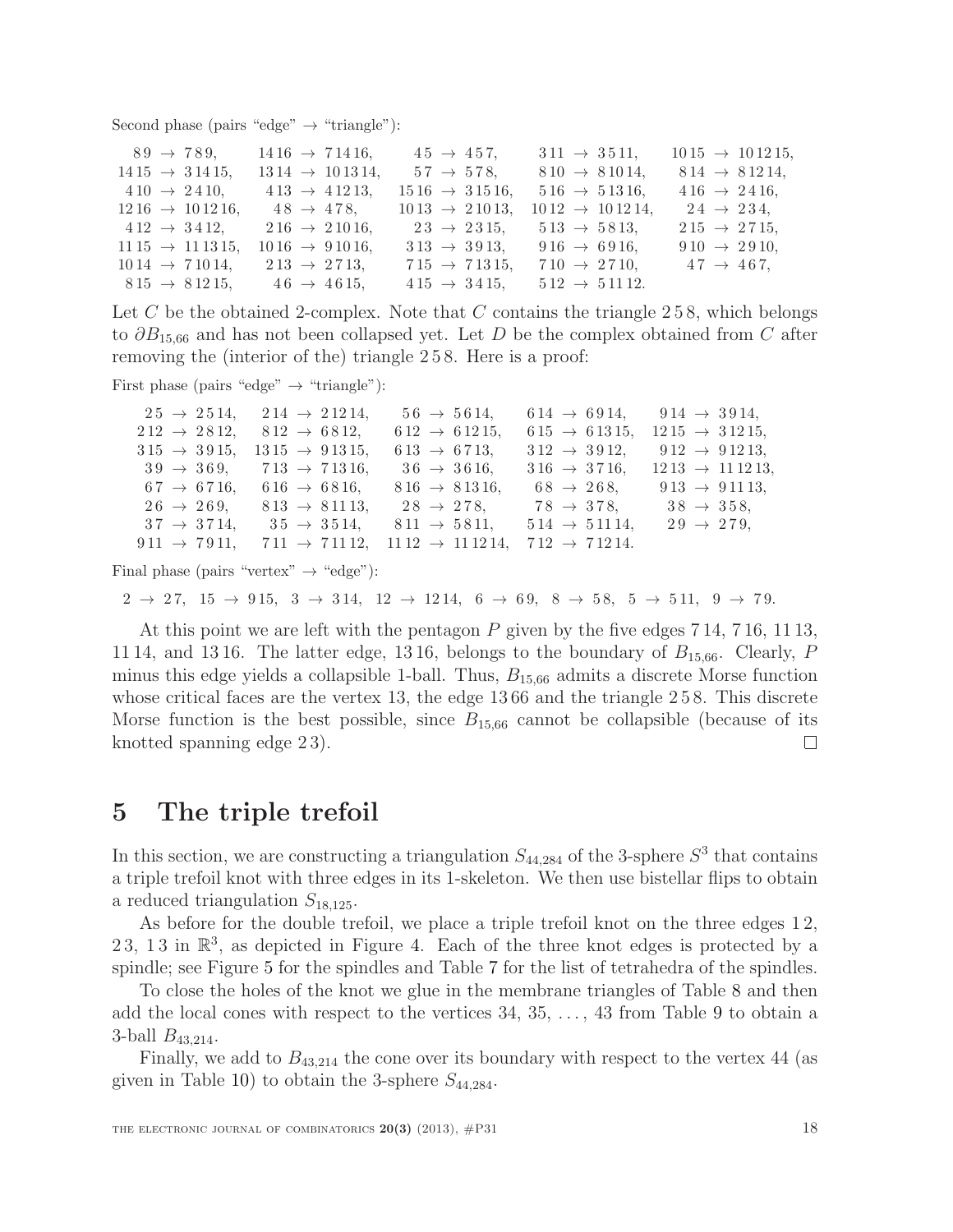

<span id="page-18-0"></span>Figure 4: The triple trefoil in the sphere  $S_{44,284}$ .

**Proposition 5.1.** The 3-sphere  $S_{44,284}$  consists of 284 tetrahedra and 44 vertices. It has face vector  $f = (44, 328, 568, 284)$  and contains the triple trefoil knot on three edges in its -skeleton.

Again, the 3-sphere  $S_{44,284}$  is not minimal with the property of containing the triple trefoil knot in its 1-skeleton. The smallest triangulation we found via bistellar flips is  $S_{18,125}$ ; see Table [11](#page-21-1) for the list of facets of  $S_{18,125}$ .

**Theorem 5.2.** The 3-sphere  $S_{18,125}$  consists of 125 tetrahedra and 18 vertices. It has face vector  $f = (18, 143, 250, 125)$  and contains the triple trefoil knot on three edges in its -skeleton.

Because of the knot,  $S_{18,125}$  is not LC. So it cannot admit a discrete Morse with fewer than four critical cells. However, it does admit a discrete Morse function with one critical vertex, one critical edge, one critical triangle and one critical tetrahedron, as we once more found by a random search.

**Theorem 5.3.**  $S_{18,125}$  admits a discrete Morse function with one critical vertex, one critical edge, one critical triangle and one critical tetrahedron.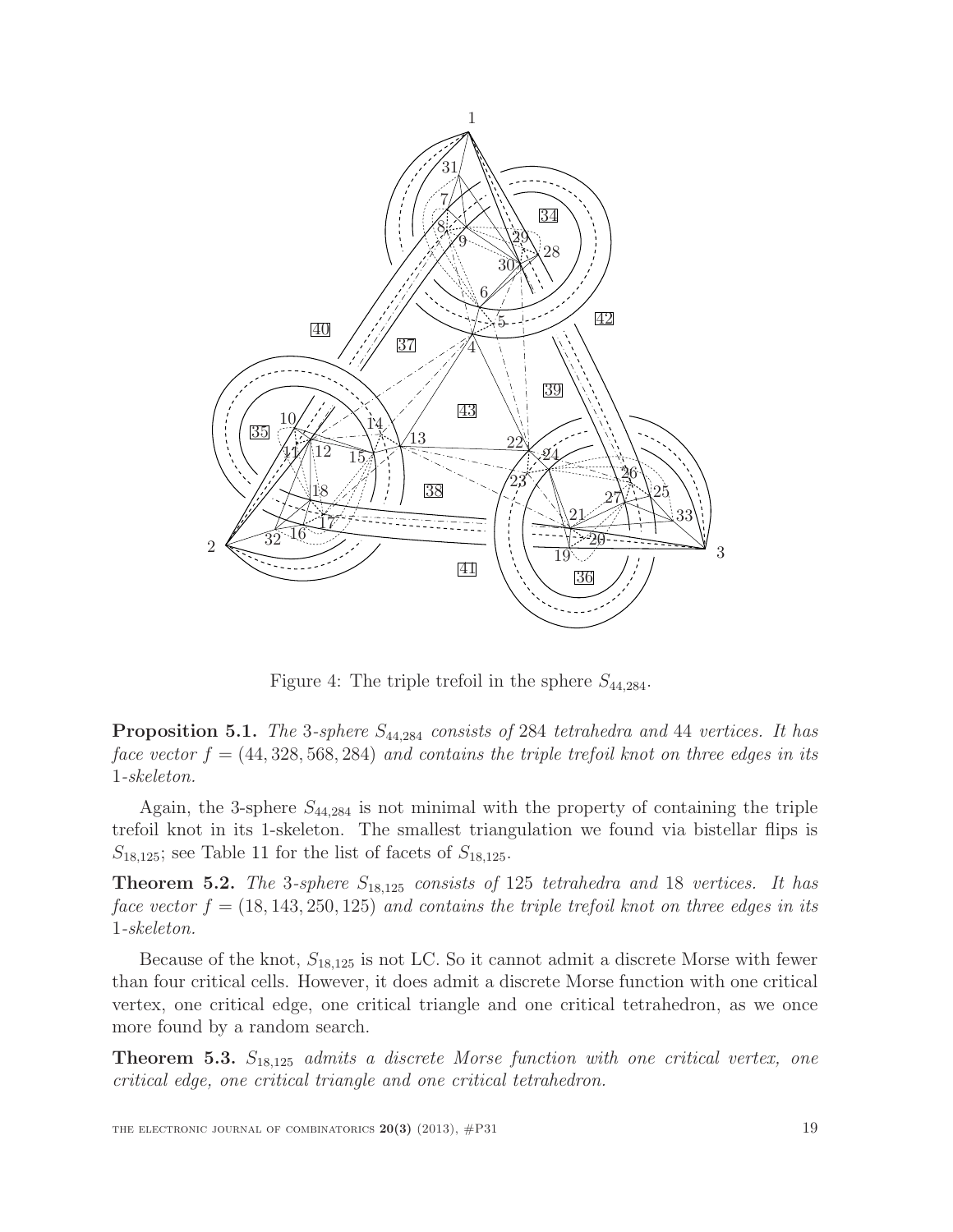

<span id="page-19-0"></span>Figure 5: The spindles of  $S_{44,284}$ .

<span id="page-19-1"></span>Table 7: Part A of the sphere  $S_{44,284}$  : The three spindles.

|      |      | 1278 1469 27910 | 231617 2131518 3161819 |                       | 132526 3222427 1252728                  |                       |
|------|------|-----------------|------------------------|-----------------------|-----------------------------------------|-----------------------|
| 1279 | 1479 | 291012          | 231618 2131618 3181921 |                       | 1 3 2 5 2 7 3 2 2 2 5 2 7 1 2 7 2 8 3 0 |                       |
| 1289 |      | 1457 27811      | 231718 2131416 3161720 |                       | 132627 3222325 1252629                  |                       |
|      |      | 1578 271011     |                        | 2 14 16 17 3 16 19 20 |                                         | 3 23 25 26 1 25 28 29 |
|      | 1569 | 28912           |                        | 2 14 15 18 3 17 18 21 | 3 23 24 27 1 26 27 30                   |                       |
|      | 1589 | 281112          |                        | 2.14.17.18 3.17.20.21 | 3 23 26 27 1 26 29 30                   |                       |
|      |      |                 |                        |                       |                                         |                       |

<span id="page-19-2"></span>Table 8: The triangles of the membranes in the sphere  $S_{44,284}$ .

|           |         |       |          | 4 1 3 2 2 |           |           |          |           |
|-----------|---------|-------|----------|-----------|-----------|-----------|----------|-----------|
| 8930      | 6 28 30 | 13031 | 12 17 18 | 10 12 15  | 2 1 2 3 2 | 21 26 27  | 192124   | 3 2 1 3 3 |
| 6830      | 6928    | 93031 | 12 15 17 | 10 15 18  | 12 18 32  | 21 24 26  | 192427   | 21 27 33  |
| 468       | 92829   | 7931  | 13 15 17 | 101118    | 16 18 32  | 22 24 26  | 19 20 27 | 25 27 33  |
| 4812      | 9 29 30 | 1631  | 13 17 21 | 11 12 18  | 2 1 5 3 2 | 22 26 30  | 20 21 27 | 32433     |
| 4 1 2 1 4 |         | 6731  | 13 21 23 |           | 15 16 32  | 5 2 2 3 0 |          | 24 25 33  |
| 4 1 3 1 4 |         | 678   | 13 22 23 |           | 15 16 17  | 4522      |          | 24 25 26  |
| 12 14 15  |         |       | 21 23 24 |           |           | 5630      |          |           |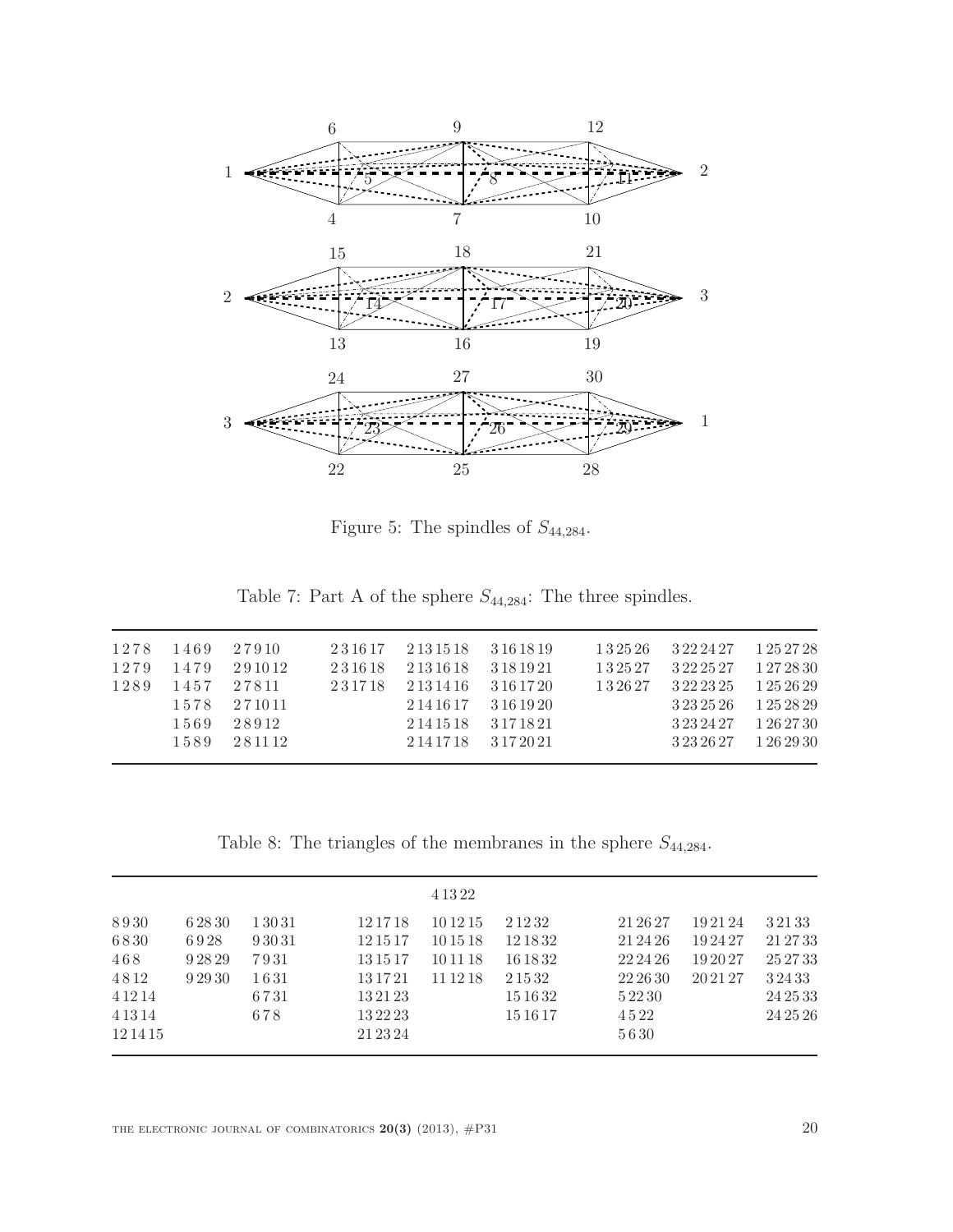| 9293031     | 11 12 18 32     | 20 21 27 33      | 1313740     | 2323841          | $3\,33\,39\,42$ |
|-------------|-----------------|------------------|-------------|------------------|-----------------|
| 1 29 30 31  | 2 11 12 32      | 3 20 21 33       | 7313740     | 16323841         | 25 33 39 42     |
| 793134      | 16 18 32 35     | 25 27 33 36      | 7103740     | 16 19 38 41      | 25 28 39 42     |
| 9293134     | 11 18 32 35     | 20 27 33 36      | 10 15 37 40 | 19243841         | 6283942         |
| 1293134     | 2 11 32 35      | 3 20 33 36       | 14 15 37 40 | 23 24 38 41      | 563942          |
| 1282934     | $2\,10\,11\,35$ | 3192036          | 14 17 37 40 | 23 26 38 41      | $5\,8\,39\,42$  |
| 46934       | 13 15 18 35     | 22 24 27 36      | 14 15 18 40 | 23 24 27 41      | 56942           |
| 47934       | 13 16 18 35     | 22 25 27 36      | 14 17 18 40 | 23 26 27 41      | 58942           |
| 9282934     | 10 11 18 35     | 19 20 27 36      | 10 15 18 40 | 19242741         | 692842          |
| 692834      | 10151835        | 19242736         | 10 11 18 40 | 19202741         | 9282942         |
| 6 28 30 34  | 10 12 15 35     | 19212436         | 11 12 18 40 | 20212741         | $9\,29\,30\,42$ |
| 1283034     | $2\,10\,12\,35$ | 3 19 21 36       | 8111240     | 17202141         | 26 29 30 42     |
|             |                 |                  | 781140      | 16 17 20 41      | 25 26 29 42     |
| 473439      | 13 16 35 37     | 22 25 36 38      | 7101140     | 16 19 20 41      | 25 28 29 42     |
| 4343739     | 13353738        | 22 36 38 39      | 67840       | 15 16 17 41      | 24 25 26 42     |
|             |                 |                  | 673140      | 15 16 32 41      | 24 25 33 42     |
| 10 12 14 15 | 19212324        | 562830           | 163140      | 2 15 32 41       | 3243342         |
| 791037      | 16 18 19 38     | 25 27 28 39      | 14640       | 2 13 15 41       | 3222442         |
| 9 10 12 37  | 18 19 21 38     | 27 28 30 39      | 46840       | 13 15 17 41      | 22 24 26 42     |
| 10 12 14 37 | 19212338        | 5 28 30 39       | 481240      | 13 17 21 41      | 22 26 30 42     |
| 10 14 15 37 | 19232438        | 562839           |             |                  |                 |
| 13 14 16 37 | 22 23 25 38     | 45739            |             | 4 13 22 43       |                 |
| 14 16 17 37 | 23 25 26 38     | 57839            |             | 4 13 37 43       |                 |
| 4 13 14 37  | 13222338        | $4\,5\,22\,39$   |             | 13373843         |                 |
| 4 12 14 37  | 13212338        | 5 22 30 39       |             | 13223843         |                 |
| 481237      | 13 17 21 38     | $22\,26\,30\,39$ |             | $22\,38\,39\,43$ |                 |
| 891237      | 17182138        | 26 27 30 39      |             | 4223943          |                 |
| 46837       | 13151738        | 22 24 26 39      |             | 4373943          |                 |
| 683037      | 12 15 17 38     | 21 24 26 39      |             |                  |                 |
| 893037      | 12171838        | 21 26 27 39      |             |                  |                 |
| 9303137     | 12 18 32 38     | 21 27 33 39      |             |                  |                 |
| 1303137     | 2 12 32 38      | 3213339          |             |                  |                 |
| 793137      | 16 18 32 38     | 25 27 33 39      |             |                  |                 |
| 1 30 34 37  | 2 1 2 3 5 3 8   | 3213639          |             |                  |                 |
| 6303437     | 12 15 35 38     | $21\,24\,36\,39$ |             |                  |                 |
| 463437      | 13153538        | 22 24 36 39      |             |                  |                 |
|             |                 |                  |             |                  |                 |

<span id="page-20-0"></span>Table 9: Part B of the sphere  $S_{44,284}$ : Tetrahedra to thicken Part A to a ball  $B_{43,214}$ .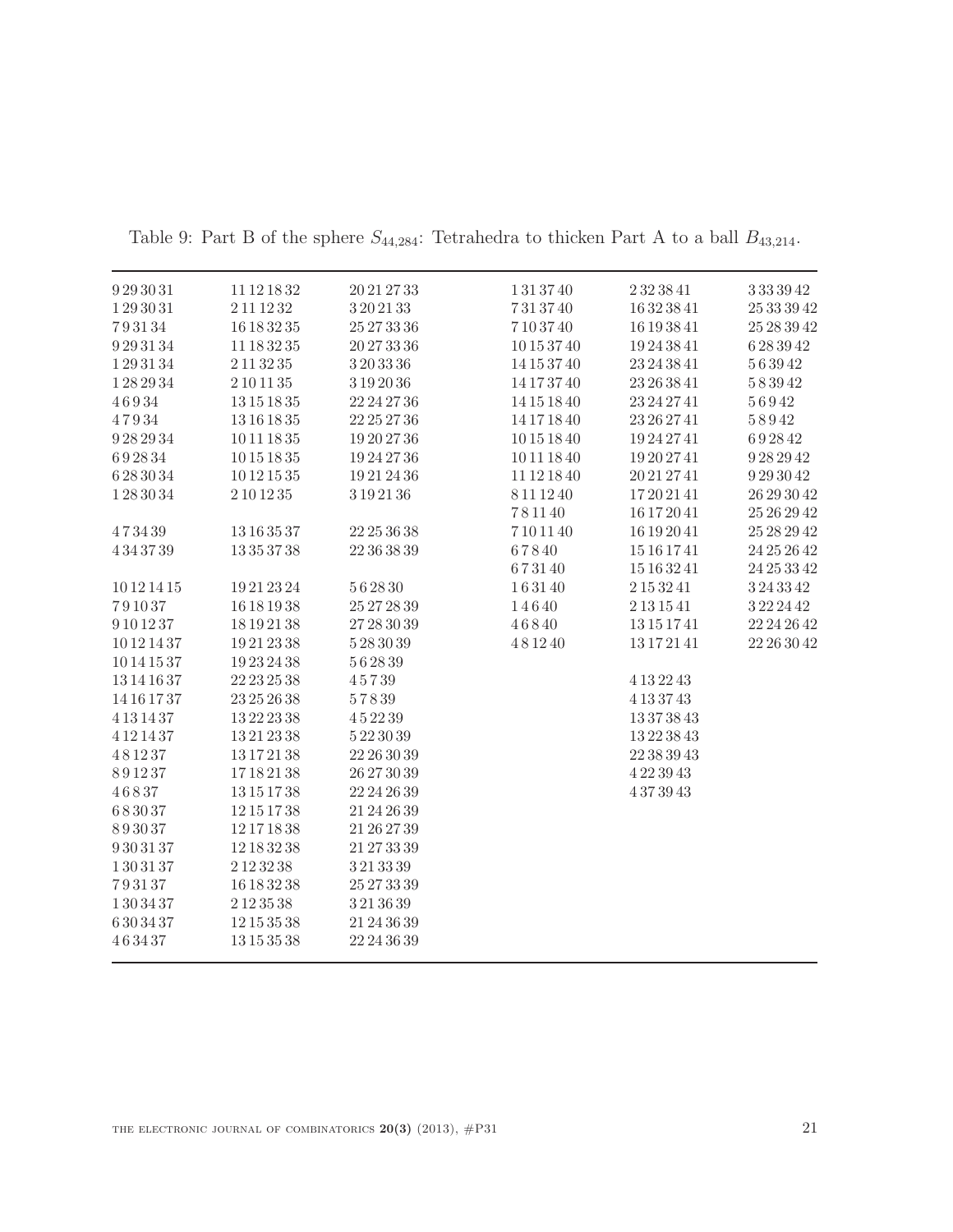| 14544       | 144044        | 15644         | 163144      | 1 31 34 44    | 1 34 37 44  | 1 37 40 44  |
|-------------|---------------|---------------|-------------|---------------|-------------|-------------|
| 2 13 14 44  | 2 13 41 44    | 2 14 15 44    | 2 15 32 44  | 2 3 2 3 5 4 4 | 2 35 38 44  | 2384144     |
| 3 22 23 44  | 3 2 2 4 2 4 4 | 3 23 24 44    | 3 24 33 44  | 3 3 3 3 4 4   | 3 36 39 44  | 3394244     |
| 452244      | 4 1 2 1 4 4 4 | 4 1 2 4 0 4 4 | 4 13 14 44  | 4 13 22 44    | 563044      | 5 22 30 44  |
| 67844       | 673144        | 683044        | 783944      | 7313444       | 7343944     | 893044      |
| 894244      | 8394244       | 9 30 42 44    | 12 14 15 44 | 12 15 17 44   | 12 17 18 44 | 12 18 40 44 |
| 13 21 23 44 | 13 21 41 44   | 13222344      | 15 16 17 44 | 15 16 32 44   | 16 17 37 44 | 16323544    |
| 16 35 37 44 | 17184044      | 17374044      | 21 23 24 44 | 21 24 26 44   | 21 26 27 44 | 21 27 41 44 |
| 22 30 42 44 | 24 25 26 44   | 24 25 33 44   | 25 26 38 44 | 25 33 36 44   | 25 36 38 44 | 26 27 41 44 |
| 26 38 41 44 | 34 37 39 44   | 35 37 38 44   | 36 38 39 44 | 37 38 43 44   | 37 39 43 44 | 38 39 43 44 |

<span id="page-21-0"></span>Table 10: Part C of the sphere  $S_{44,284}$ : Cone over the boundary of the ball  $B_{43,214}$ .

<span id="page-21-1"></span>Table 11: The sphere  $S_{18,125}$ .

| 1249          | 12415         | 12915         | 13810         | 13812       | 131012     | 14514         | 14516      |
|---------------|---------------|---------------|---------------|-------------|------------|---------------|------------|
| 14914         | 141516        | 15711         | 15714         | 151117      | 151216     | 151217        | 171112     |
| 171216        | 171416        | 181013        | 181217        | 181318      | 181718     | 191415        | 1 10 12 13 |
| 1 1 1 1 2 1 8 | 1 1 1 1 7 1 8 | 1 1 2 1 3 1 8 | 1 1 4 1 5 1 6 | 23513       | 23514      | 231314        | 24615      |
| 24617         | 24917         | 251014        | 251018        | 251318      | 261112     | 261116        | 261215     |
| 261617        | 27810         | 27811         | 271018        | 271112      | 271216     | 271618        | 281013     |
| 281116        | 281318        | 281618        | 291215        | 291216      | 291617     | 2 10 13 14    | 34812      |
| 34815         | 341012        | 341016        | 341516        | 35713       | 35714      | 36914         | 36918      |
| 361116        | 361118        | 361417        | 361617        | 37913       | 37918      | 371418        | 381015     |
| 391314        | 3 10 15 17    | 3 10 16 17    | 3 11 15 16    | 3 11 15 17  | 3 11 17 18 | 3 14 17 18    | 451014     |
| 451016        | 46815         | 46817         | 481217        | 491314      | 491317     | 4 10 12 13    | 4 10 13 14 |
| 4 1 2 1 3 1 7 | 5678          | 56713         | 5689          | 56918       | 561318     | 57811         | 58911      |
| 591016        | 591018        | 591115        | 591215        | 591216      | 5 11 15 17 | 5 1 2 1 5 1 7 | 67815      |
| 671315        | 68914         | 681417        | 6 11 12 18    | 6 12 13 15  | 6 12 13 18 | 781015        | 791017     |
| 791018        | 791317        | 7 10 15 17    | 7 13 15 17    | 7141618     | 891114     | 8 11 14 16    | 8 14 16 18 |
| 8 14 17 18    | 9 10 16 17    | 9 11 14 15    | 11 14 15 16   | 12 13 15 17 |            |               |            |
|               |               |               |               |             |            |               |            |

Similar to before, by deleting the vertex 1 from  $S_{18,125}$ , we obtain a 3-ball  $B_{17,95}$  with the following properties:

- (1)  $B_{17,95}$  contains a knotted spanning edge 23, where the knot is the triple trefoil;
- (2)  $B_{17,95}$  is not rectilinearly-embeddable in  $\mathbb{R}^3$ ;
- (3)  $B_{17,95}$  is not collapsible;
- (4)  $B_{17,95}$  admits a discrete Morse function with one critical vertex, two critical edges and two critical triangles (found with the randomized approach of [\[10\]](#page-27-17)), and this is best possible.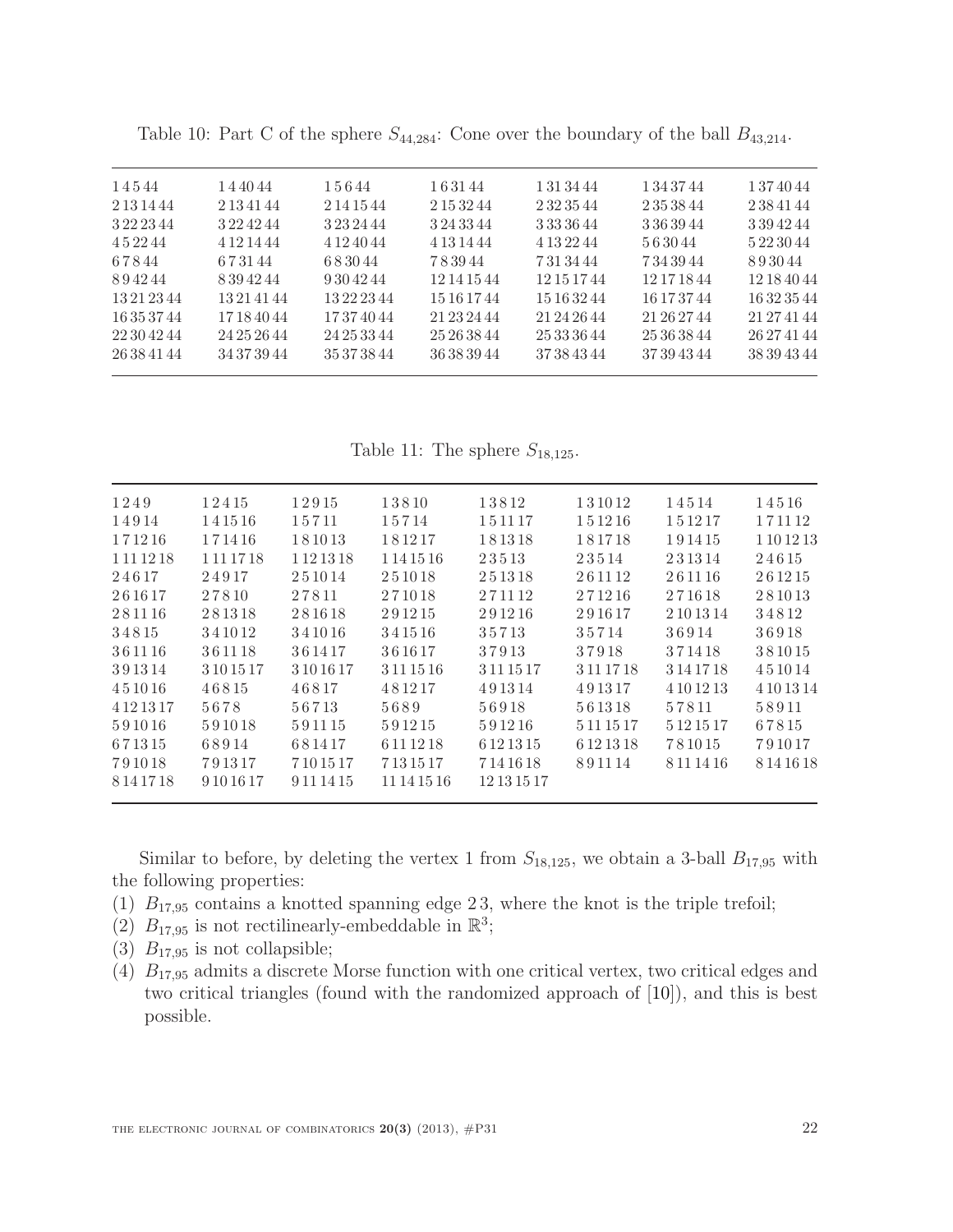## 6 Non-evasiveness and vertex-decomposability

In this section, we show that all vertex-decomposable balls are non-evasive, while the converse is false already in dimension three. For example, we show that Rudin's ball is non-evasive, but it is neither vertex-decomposable nor shellable. The following Lemma is well known.

<span id="page-22-1"></span>**Lemma 6.1.** Let  $v$  be a shedding vertex of a vertex-decomposable d-ball  $B$ . Then  $v$  lies on the boundary of the ball. In particular,

- (i)  $\text{link}(v, B)$  is a vertex-decomposable  $(d-1)$ -ball;
- (ii) del(v, B) is a vertex-decomposable d-ball.

*Proof idea:* If v is an interior vertex, then the deletion of v is d-dimensional but not  $(d-1)$ -connected and therefore not vertex-decomposable.  $\Box$ 

<span id="page-22-2"></span>Theorem 6.2. Every vertex-decomposable d-ball is non-evasive. In particular, all 2-balls are non-evasive.

Proof. A zero-dimensional vertex-decomposable ball is just a point, so it is indeed nonevasive. Let B be a vertex-decomposable d-ball, with  $d > 0$ . By Lemma [6.1](#page-22-1) there is a boundary vertex v such that  $del(v, B)$  is a vertex-decomposable d-ball and  $link(v, B)$  is a vertex-decomposable  $(d-1)$ -ball. The deletion of v from B has fewer facets than B, and the link of  $v$  in  $B$  has smaller dimension than  $B$ . By double induction on the dimension and the number of facets, we may assume that both  $\text{del}(v, B)$  and  $\text{link}(v, B)$  are nonevasive. By definition, then, B is non-evasive.  $\Box$ 

Next, we prove that the converse of Theorem [6.2](#page-22-2) above is false.

<span id="page-22-0"></span>Theorem 6.3. Rudin's ball R, which has 14 vertices and 41 facets, is non-evasive.

Proof. Rudin's ball is given by the following 41 facets [\[32\]](#page-28-9):

| 13713,         | 13913,                  | 15711,  | 15911,           | 171113,                                                                   | 191113, | 24814,      |
|----------------|-------------------------|---------|------------------|---------------------------------------------------------------------------|---------|-------------|
| 241014,        | 26812,                  | 261012, | 281214,          | 2 10 12 14,                                                               | 34711,  | 34712,      |
| 361011,        | 361014,                 | 371213, | 371114,          | $3\,9\,12\,13,$ $3\,10\,11\,14,$                                          |         | 45812,      |
| 45813, 471112, |                         | 481112, | 481314, 4101314, |                                                                           | 56913,  | 56914,      |
| 571114,        | 581213, 591213, 591114, |         |                  | 681112,                                                                   | 691314, | 6 10 11 12, |
|                |                         |         |                  | 6 10 13 14, 7 11 12 13, 8 12 13 14, 9 11 13 14, 10 11 12 14, 11 12 13 14. |         |             |

To prove non-evasiveness, we claim that the sequence

$$
(a_1, \ldots, a_{14}) = (3, 4, 5, 12, 13, 1, 7, 9, 14, 8, 11, 10, 2, 6)
$$

has the following two properties:

(I) For each  $i \leq 5$ ,  $\lim_{a_i} \text{del}_{a_1,\dots,a_{i-1}} R$  is a non-evasive 2-complex;

(II) del<sub>3,4,5,12,13</sub> R is a non-evasive 2-complex.

To prove that an arbitrary 2-complex  $C$  with  $n$  vertices is non-evasive, we need to find an order  $a_1, \ldots, a_k, a_{k+1}, \ldots, a_n$  of its vertices so that: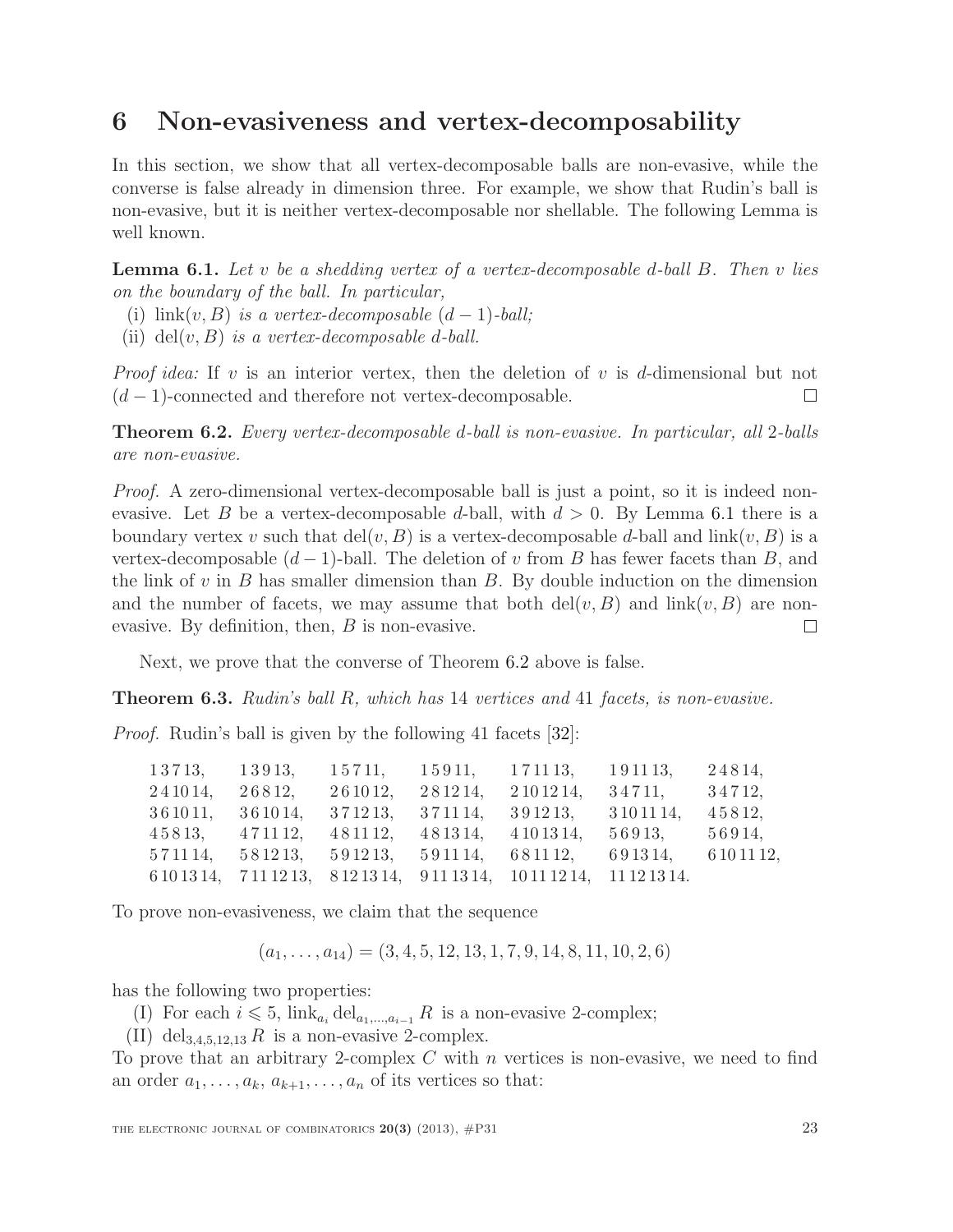- (i) For each  $i \leq k$ , link<sub>ai</sub> del<sub>a<sub>1</sub>,...,a<sub>i-1</sub></sub> R is a tree;
- (ii) del<sub>a<sub>1,...,ak</sub> R is a tree.</sub>

All trees and all simplicial 2-balls are vertex-decomposable and non-evasive, cf. Theo-rem [6.2.](#page-22-2) In particular, the link of 3 in R is a non-evasive 2-ball. Let us delete this vertex 3, and proceed with the proof of the claim:

• The link of 4 in del<sub>3</sub> R is the 2-complex C given by the following 8 facets

2 8 14, 2 10 14, 5 8 12, 7 11 12, 8 11 12, 8 13 14, 10 13 14, 5 8 13.

Let us show that C is non-evasive. The link of 7 in C is a single edge, hence nonevasive. The deletion of 7 from C yields a complex with the same triangles as  $C$ , except 7 11 12. Inside this smaller complex, the link of 8 is a path, and the deletion of 8 yields the 2-complex

2 10 14, 5 12, 11 12, 13 14, 10 13 14, 5 13.

This is a 2-ball with a 3-edge path attached, hence non-evasive. In particular, C is non-evasive.

• The link of 5 in del<sub>3,4</sub> R is the 2-complex D given by the following 8 facets

1 7 11, 1 9 11, 6 9 13, 6 9 14, 7 11 14, 8 12 13, 9 11 14 9 12 13.

We can delete 8 first (its link is an edge), then 9 (because its link is a 6-edge path). The resulting 2-complex,

1 7 11, 6 13, 6 14, 7 11 14, 12 13,

is a 2-ball with a 3-edge path attached, hence non-evasive. So D is also non-evasive.

• The link of 12 in del<sub>3,4,5</sub> R is the (non-pure) 2-complex E given by the following 11 facets

2 6 8, 2 6 10, 2 8 14, 2 10 14, 6 8 11, 6 10 11, 7 11 13, 8 13 14, 9 13, 10 11 14, 11 13 14.

We can delete 9 and 7, as their links are a point and an edge (respectively); after that, we delete 13, whose link is now a path. The resulting 2-complex  $E'$  has 7 facets:

2 6 8, 2 6 10, 2 8 14, 2 10 14, 6 8 11, 6 10 11, 10 11 14.

The link of 14 inside  $E'$  is a 3-edge path, and the deletion of 14 from  $E'$  yields a (non-evasive) 2-ball. So,  $E'$  and  $E$  are non-evasive.

• The link of 13 in del<sub>3,4,5,12</sub> R is the 2-complex F given by the following 6 facets

1 7 11, 1 9 11, 6 9 14, 6 10 14, 8 14, 9 11 14.

We can delete 8 first (its link is a point), then 7 (its link is single edge). The resulting 2-complex is a 2-ball. In particular,  $F$  is non-evasive.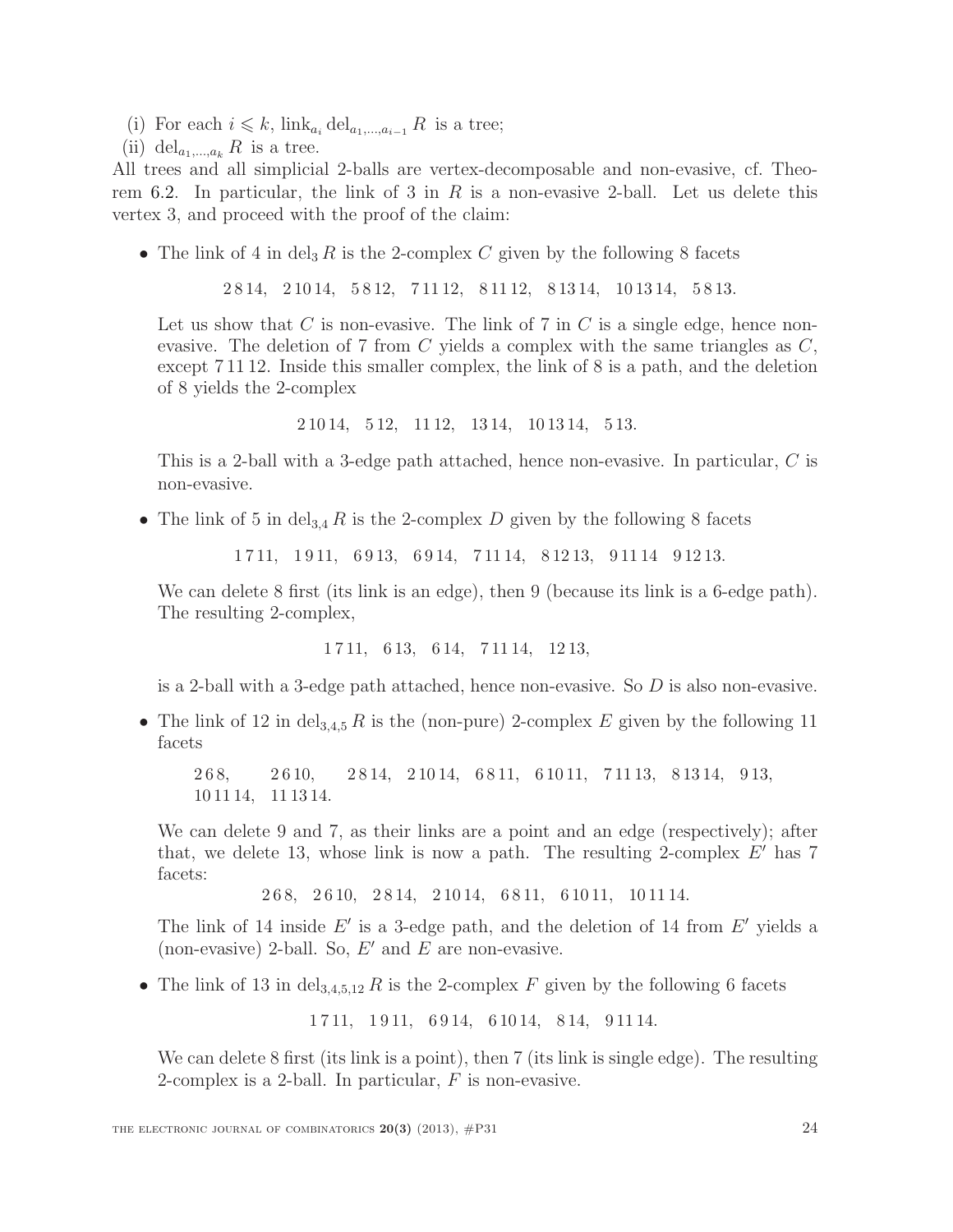• Finally, let us examine the 2-complex  $G := \text{del}_{3,4,5,12,13} R$ . It consists of 13 facets:

1 7 11, 1 9 11, 2 6 8, 2 6 10, 2 10 14, 2 8 14, 6 8 11, 6 9 14, 6 10 11, 6 10 14, 7 11 14, 9 11 14, 10 11 14.

From G we can delete 1 (it has a 2-edge link), then 7 (1-edge link), and then 9 (2-edge link). The resulting 2-complex  $H := \text{del}_{1,7,9} G$  consists of 8 facets:

2 6 8, 2 6 10, 2 10 14, 2 8 14, 6 8 11, 6 10 11, 6 10 14, 10 11, 14.

The link of 14 inside H is a 4-edge path, and the deletion from H of 14 yields a 2-ball. So  $H$  is non-evasive; therefore  $G$  is non-evasive as well.

Corollary 6.4. Some non-evasive balls are (constructible and) not shellable.

For a more general statement on non-evasiveness of convex 3-balls see [\[2\]](#page-26-4).

**Proposition 6.5.** Let  $B_{7,10}$  be the smallest shellable 3-ball that is not vertex-decompos-able [\[27\]](#page-28-3). This  $B_{7,10}$  is non-evasive.

*Proof.*  $B_{7,10}$  is given by the following 10 tetrahedra:

0 1 2 6, 0 1 3 4, 0 1 3 6, 0 2 3 5, 0 2 5 6, 0 3 5 6, 1 2 4 5, 1 2 4 6, 1 3 4 6, 2 4 5 6.

As explained in [\[27\]](#page-28-3), the deletion of 6 yields the (non-pure!) 3-complex A given by the facets

0 1 2, 0 1 3 4, 0 2 3 5, 1 2 4 5.

The link of the vertex 5 in A consists of two triangles with a point in common; this is non-evasive. Deleting 5 from  $A$ , we obtain the 3-complex  $B$  with the following facets.

0 1 2, 0 1 3 4, 0 2 3, 1 2 4.

The link of the vertex 4 inside  $B$  is a triangle with an edge attached, hence non-evasive. The deletion of the vertex 4 from  $B$  is a 2-ball. Therefore,  $B$  is non-evasive,  $A$  is nonevasive, and  $B_{7,10}$  is non-evasive as well. The sequence of deletions certificating its nonevasiveness is the 'countdown sequence' 6–5–4–3–2–1–0.  $\Box$ 

Corollary 6.6. Some non-evasive balls are shellable but not vertex-decomposable.

**Proposition 6.7.** Let  $B_{9,18}$  be the smallest non-shellable 3-ball, described in [\[26\]](#page-28-4).  $B_{9,18}$ is non-evasive and constructible.

*Proof.*  $B_{9,18}$  is given by the following 18 tetrahedra:

0 1 2 3, 0 1 2 4, 0 1 4 5, 0 1 5 7, 0 1 6 8, 0 1 7 8, 0 2 3 4, 0 6 7 8, 1 2 3 6, 1 2 4 5, 1 2 5 8, 1 2 6 8, 1 5 7 8, 2 3 4 7, 2 3 6 7, 2 4 6 7, 2 4 6 8, 4 6 7 8.  $\Box$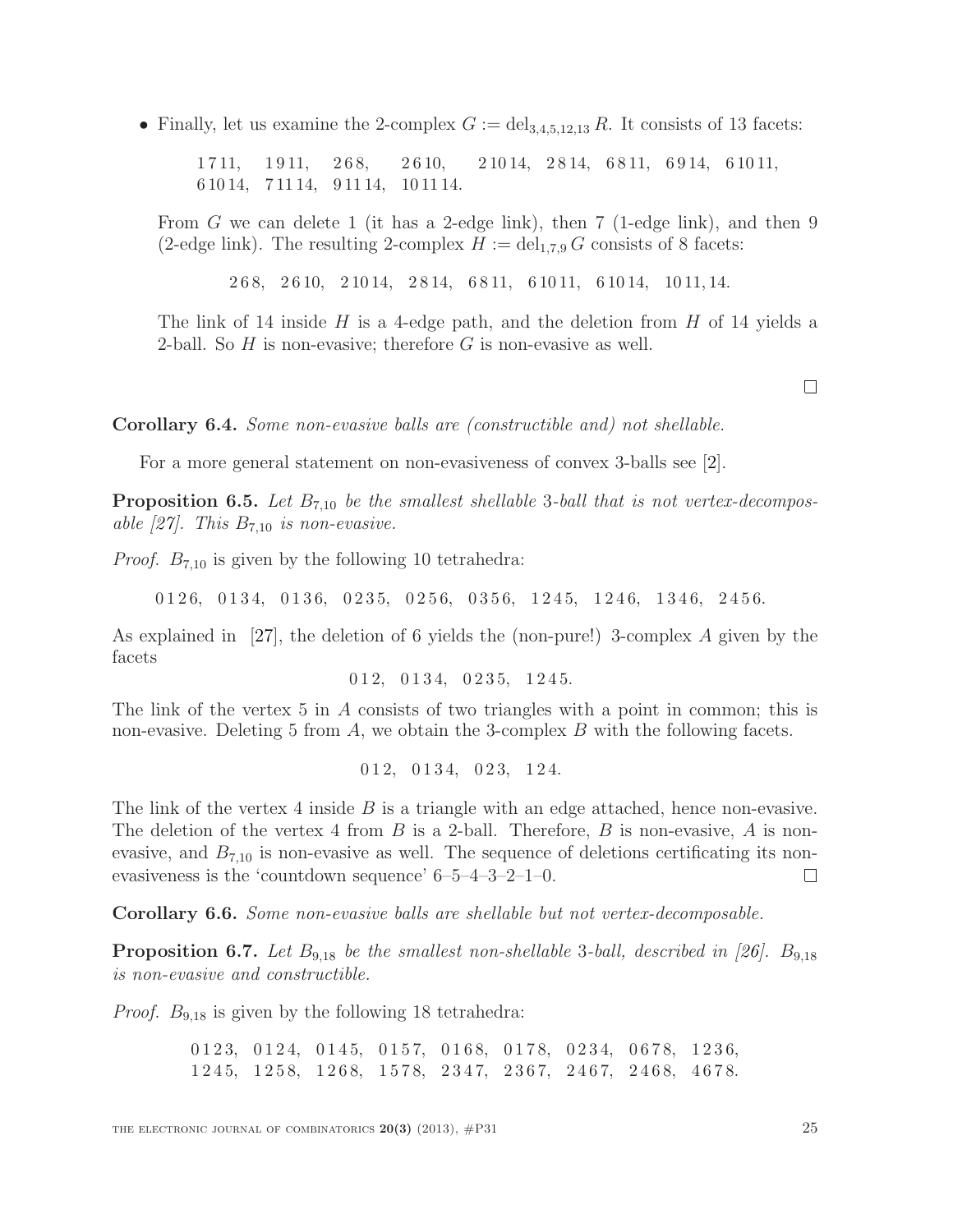Consider the 2-sphere S given by the following 12 triangles:

0 2 3, 0 2 4, 0 3 6, 0 4 5, 0 5 7, 0 6 8, 0 7 8, 2 3 6, 2 4 5, 2 5 8, 2 6 8, 5 7 8.

It is easy to see that S minus the triangle 0 3 6 is the same 2-complex as the link of 1 inside  $B_{9,18}$ . Since a 2-sphere minus a triangle yields a 2-ball, and all 2-balls are shellable, it follows that the link of 1 inside  $B_{9,18}$  is shellable. Since shellability is preserved by taking cones, the closed star  $C_1$  of 1 inside  $B_{9,18}$  is also shellable. Let  $B_1 := C_1 \cup 0.678$ . Since  $C_1 \cap 0.678$  consists of the two triangles 0.68 and 0.78,  $B_1$  is also shellable. (A shelling order for  $B_1$  is the shelling order for  $C_1$ , plus 0678 as last facet.) Now, let  $B_2$  be the shellable 3-ball with 7 vertices (labeled by  $0, 2, 3, 4, 6, 7, 8$ ) with the following 6 facets, already given in a possible shelling order:

$$
0 2 3 4, 2 3 4 7, 2 3 6 7, 2 4 6 7, 2 4 6 8, 4 6 7 8.
$$

Clearly,  $B_{9,18}$  splits as  $B_1 \cup B_2$ . Moreover, the intersection  $B_1 \cap B_2$  is a 2-ball, given by the following 5 facets:

0 2 3, 0 2 4, 2 3 6, 2 6 8, 6 7 8.

In particular,  $B_{9,18}$  is constructible. We still have to prove that B is non-evasive; we will show this by deleting the vertices  $1-0-6-3-7-2-4-5-8$ , in this order. The link of vertex 1 in  $B_{9,18}$  is the (non-evasive, shellable) 2-ball descrived above. The deletion of 1 from  $B_{9,18}$ yields the following 3-complex A:

0 2 3 4, 0 6 7 8, 2 3 4 7, 2 3 6 7, 2 4 6 7, 2 4 6 8, 4 6 7 8, 0 4 5, 0 5 7, 2 4 5, 2 5 8, 5 7 8.

Inside A, the link of the vertex 0 consist of two triangles joined by a 2-edge path. Such a 2-complex is clearly non-evasive. Deleting the vertex 0 from A we obtain the 3-complex B described as follows:

2 3 4 7, 2 3 6 7, 2 4 6 7, 2 4 6 8, 4 6 7 8, 2 4 5, 2 5 8, 5 7 8.

Next, we delete 6, whose link inside  $B$  is a 2-ball with 4 triangles. The result is this 3-complex C:

2 3 4 7, 2 4 5, 2 4 8, 2 5 8, 4 7 8, 5 7 8.

From C we can delete first 3 (whose link is a triangle) and then 7 (whose link is a 3-edge path). The result is a 2-ball, so C is non-evasive. As a consequence,  $B$ , A and  $B_{9,18}$  are all non-evasive.  $\Box$ 

Our last result highlights the positive effects of barycentric subdivisions.

#### <span id="page-25-0"></span>Proposition 6.8. Let B be a simplicial complex.

- (i) Although  $B_{9,18}$  is not shellable, its barycentric subdivision is vertex-decomposable.
- (ii) Although  $S_{13,56}$  is not constructible, its barycentric subdivision is vertex-decomposable.
- (iii) Although  $B_{12,38}$  is evasive and not LC, its barycentric subdivision is LC and nonevasive.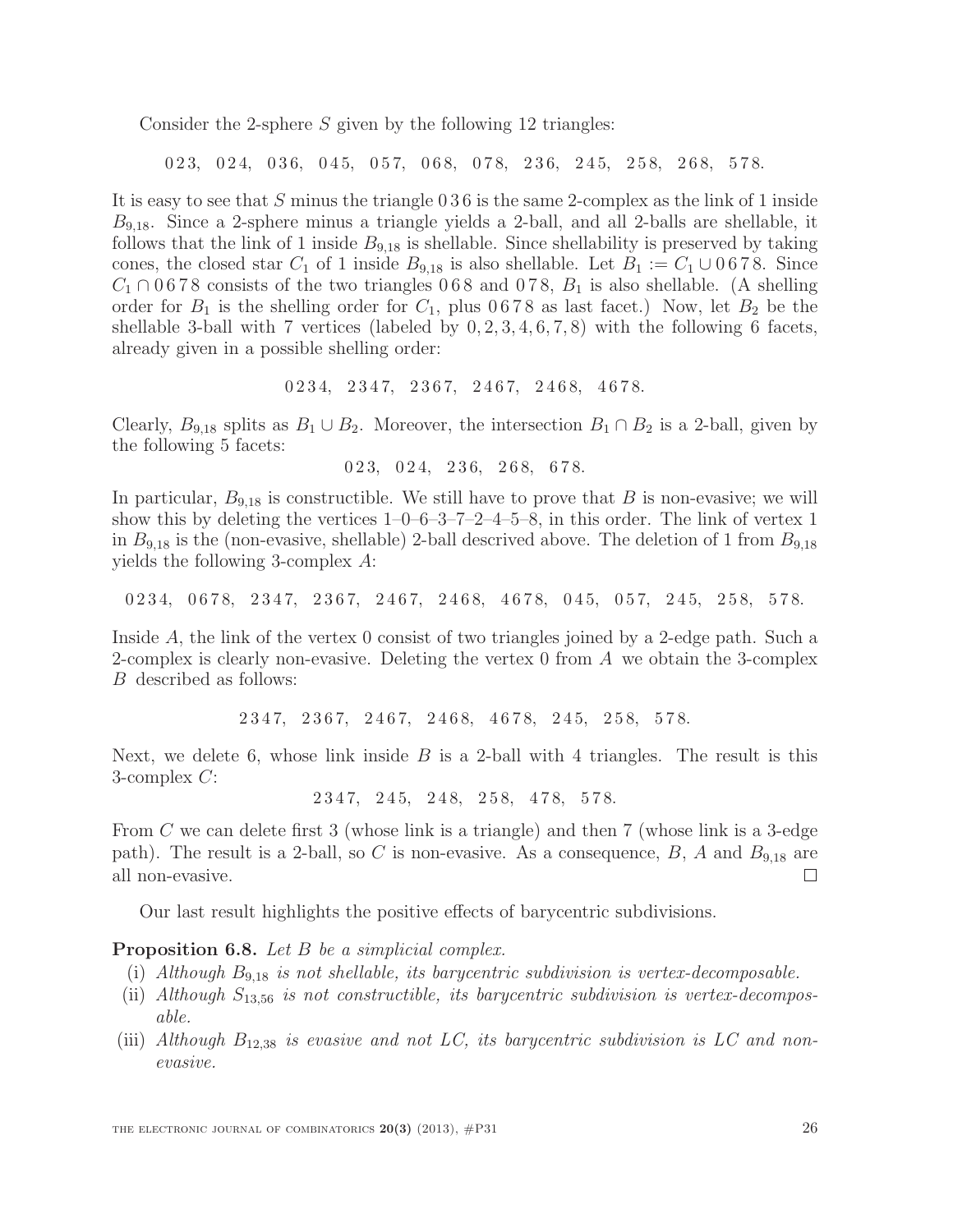*Proof.* Sequences of deletions that prove vertex-decomposability of sd  $B_{9,18}$  and  $S_{13,56}$  were found with a computer backtrack search. Since  $B_{12,38}$  is collapsible, by a result of Welker sd  $B_{12,38}$  is non-evasive [\[33\]](#page-28-6). Since  $B_{12,38}$  is a collapsible 3-ball, by a result of the first author sd  $B_{12,38}$  is locally constructible [\[8\]](#page-27-2).  $\Box$ 

Corollary 6.9. Some non-evasive balls are (LC and) not constructible.

*Proof.* The barycentric subdivision of  $B_{12,38}$  cannot be constructible by Theorem [2.1,](#page-7-0) because it contains a knotted spanning arc of two edges.  $\Box$ 

# 7 Open problems

The following questions remain open:

- Are there constructible d-spheres that are not shellable? The problem is open already for  $d = 3$ .
- Are there non-evasive balls with a knotted spanning edge?
- Are there examples of non-shellable spheres that become vertex-decomposable after stacking all facets? (This would imply that a non-simplicial 4-ball can be vertexdecomposable but not shellable.)
- Are there evasive collapsible 4-balls?
- Are there non-evasive balls that are not LC? Are there LC (3-)balls that are evasive?
- Are the 3-spheres  $S_{16,92}$  and  $S_{18,125}$  vertex-minimal with the property of having the double trefoil and the triple trefoil knot on three edges in their 1-skeleton, respectively? What happens if we replace the square knot by the granny knot?

#### Acknowledgements.

Thanks to Jonathan Barmak and Alex Engström for helpful discussions.

### <span id="page-26-3"></span>References

- <span id="page-26-4"></span>[1] C. C. Adams, B. M. Brennan, D. L. Greilsheimer, and A. K. Woo. Stick numbers and composition of knots and links. J. Knot Theory Ramifications, 6:149–161, 1997.
- [2] K. Adiprasito and B. Benedetti. Tight complexes in 3-space admit perfect discrete Morse functions. Preprint (2012, 13 pages) available at <arxiv:1202.3390>.
- <span id="page-26-2"></span><span id="page-26-1"></span>[3] J. Ambjørn, B. Durhuus, and T. Jonsson. Quantum Geometry. Cambridge University Press, Cambridge, 1997.
- <span id="page-26-0"></span>[4] J. Ambjørn and S. Varsted. Three dimensional simplicial quantum gravity. Nucl. Phys. B, 373:557–577, 1992.
- [5] B. Bagchi and B. Datta. On stellated spheres, shellable balls, lower bounds and a combinatorial criterion for tightness. Preprint (2012, 46 pages) available at <arxiv:1102.0856v2>.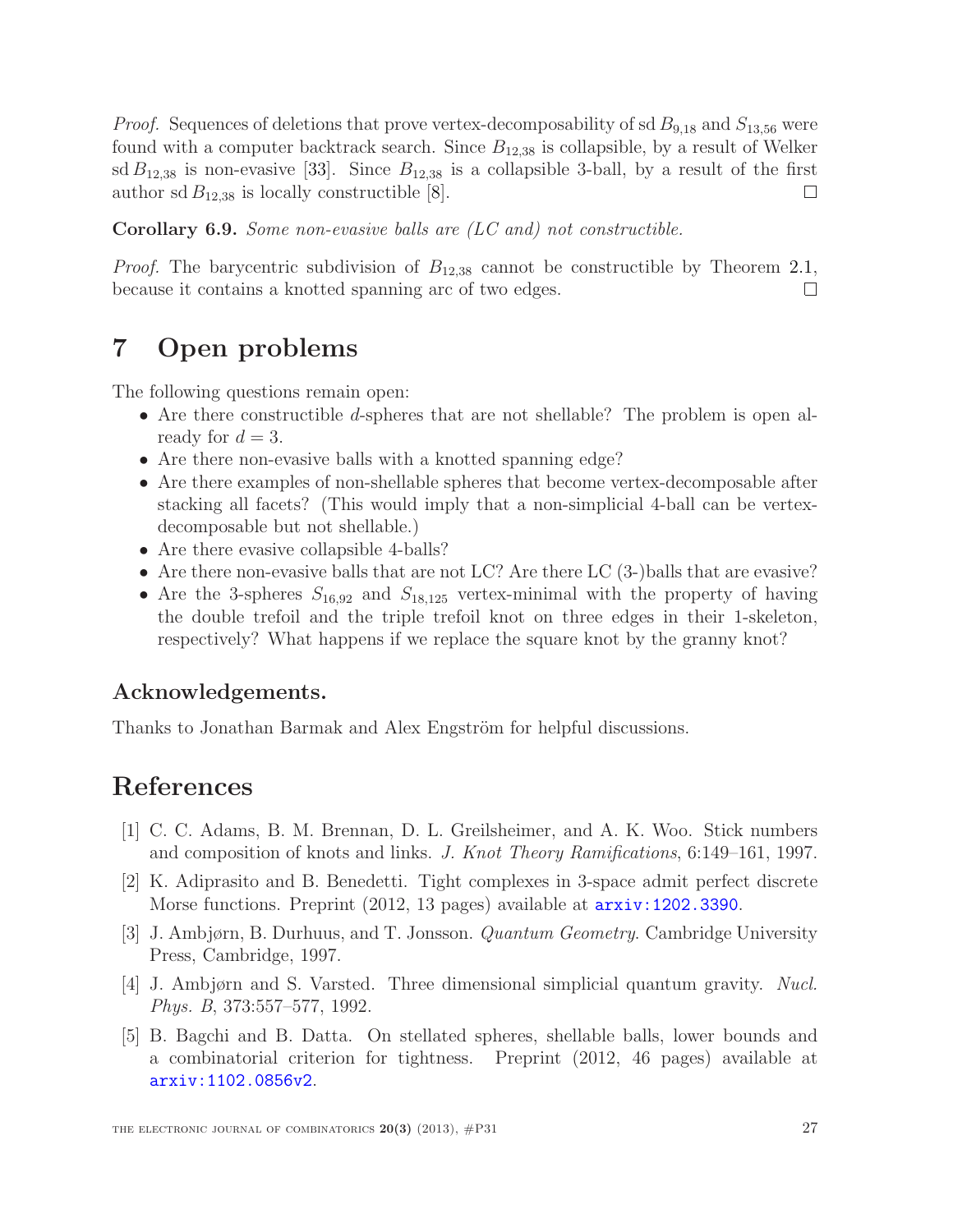- <span id="page-27-16"></span><span id="page-27-8"></span>[6] J. A. Barmak and G. E. Minian. Strong homotopy types, nerves and collapses. Discrete Comput. Geometry, 47:301–328, 2012.
- [7] B. Benedetti. On Locally Constructible Manifolds. PhD thesis, TU Berlin (2010). Available online at <http://opus4.kobv.de/opus4-tuberlin/frontdoor/index/index/docId/2388>.
- <span id="page-27-9"></span><span id="page-27-2"></span>[8] B. Benedetti. Discrete Morse theory for manifolds with boundary. Trans. Amer. Math. Soc., 364:6631–6670, 2012.
- [9] B. Benedetti and F. H. Lutz. The dunce hat and a minimal non-extendably collapsible 3-ball. Preprint (2013, 6 pages) available at <arxiv:0912.3723v2>, to appear in Electronic Geometry Models.
- <span id="page-27-17"></span><span id="page-27-5"></span>[10] B. Benedetti and F. H. Lutz. Random discrete Morse theory and a new library of triangulations. Preprint (2013, 33 pages) available at <arxiv:1303.6422>.
- <span id="page-27-0"></span>[11] B. Benedetti and G. M. Ziegler. On locally constructible spheres and balls. Acta Math., 206:205–243, 2011.
- [12] R. H. Bing. Some aspects of the topology of 3-manifolds related to the Poincaré conjecture. In Lectures on Modern Mathematics, vol. II (T. Saaty, ed.), pages 93– 128. Wiley, New York, 1964.
- <span id="page-27-6"></span>[13] A. Björner and F. H. Lutz. Simplicial manifolds, bistellar flips and a 16-vertex triangulation of the Poincaré homology 3-sphere. Experiment. Math.,  $9:275-289$ , 2000.
- <span id="page-27-12"></span><span id="page-27-4"></span>[14] R. Dougherty, V. Faber, and M. Murphy. Unflippable tetrahedral complexes. Discrete Comput. Geom., 32:309–315, 2004.
- <span id="page-27-14"></span>[15] B. Durhuus and T. Jonsson. Remarks on the entropy of 3-manifolds. Nucl. Phys. B, 445:182–192, 1995.
- <span id="page-27-11"></span>[16] R. Ehrenborg and M. Hachimori. Non-constructible complexes and the bridge index. European J. Combin., 22:475–491, 2001.
- <span id="page-27-13"></span>[17] A. Engström. Discrete Morse functions from Fourier transforms. *Experiment. Math.*, 18:45–53, 2009.
- <span id="page-27-1"></span>[18] R. Forman. Morse theory for cell complexes. Adv. in Math., 134:90–145, 1998.
- [19] R. Goodrick. Non-simplicially collapsible triangulations of  $I<sup>n</sup>$ . Proc. Camb. Phil. Soc., 64:31–36, 1968.
- <span id="page-27-15"></span><span id="page-27-3"></span>[20] M. Hachimori and K. Shimokawa. Tangle sum and constructible spheres. J. Knot Theory Ramifications, 13:373–383, 2004.
- [21] M. Hachimori and G. M. Ziegler. Decompositions of simplicial balls and spheres with knots consisting of few edges. Math. Z., 235:159–171, 2000.
- <span id="page-27-10"></span>[22] M.-E. Hamstrom and R. P. Jerrard. Collapsing a triangulation of a 'knotted" cell. Proc. Amer. Math. Soc., 21:327–331, 1969.
- <span id="page-27-7"></span>[23] J. Kahn, M. Saks, and D. Sturtevant. A topological approach to evasiveness. Combinatorica, 4:297–306, 1984.